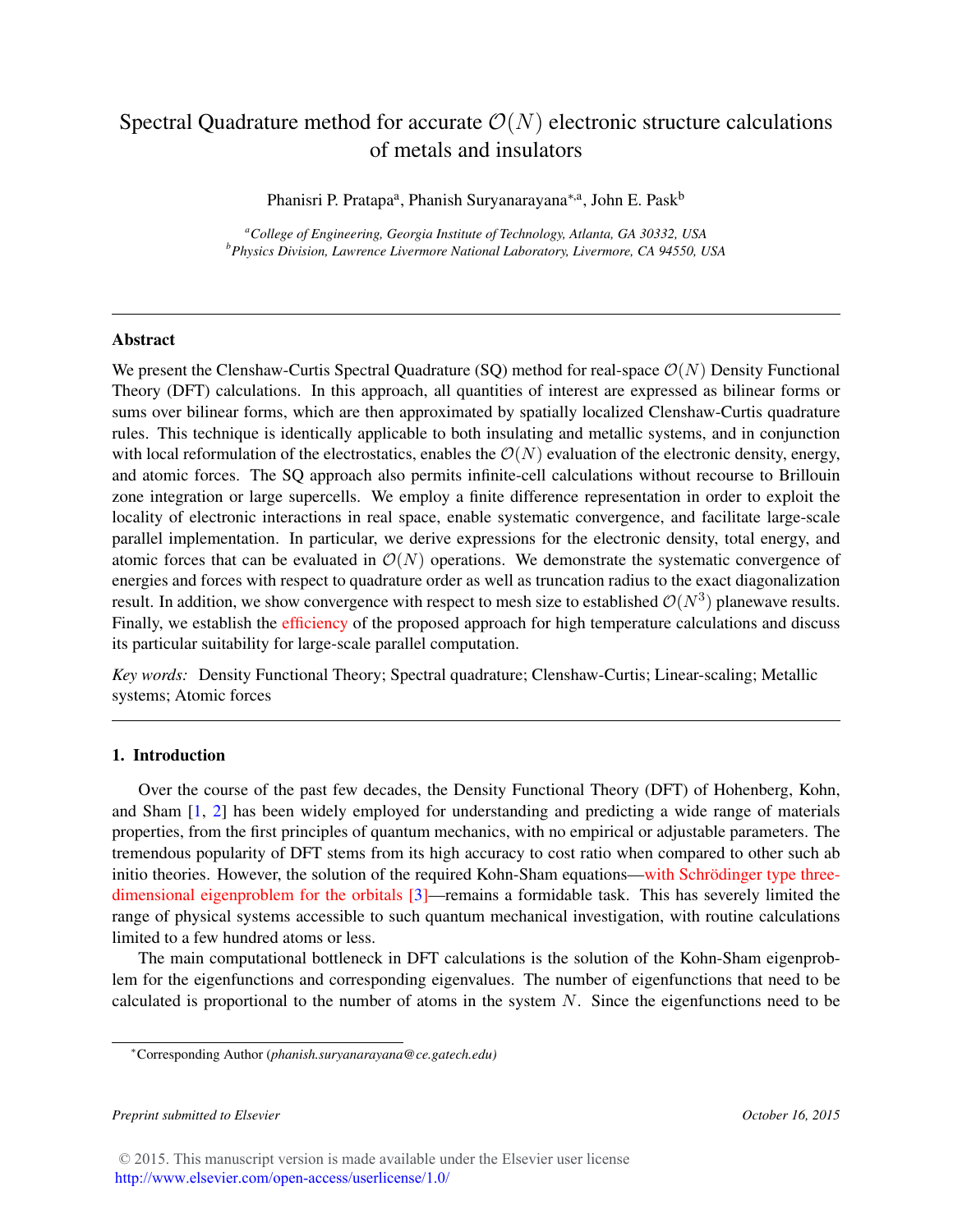orthogonal, the overall computational complexity of DFT calculations is  $\mathcal{O}(N^3)$  [4, 5]. This orthogonality constraint also results in global communications between processors in parallel computations, limiting parallel scalability. The need for high performance parallel computing is especially acute in the context of ab initio molecular dynamics [6, 7], wherein the Kohn-Sham equations must be solved at each molecular dynamics time step, thereby requiring tens to hundreds of thousands of force evaluations to complete a single simulation.

To overcome the critical  $\mathcal{O}(N^3)$  scaling bottleneck, much work has been done in the past two decades to develop solution strategies that scale linearly with the number of atoms, i.e.,  $\mathcal{O}(N)$  (see, e.g., [8, 9] and references therein). These methods eliminate the computation of the Kohn-Sham orbitals, proceeding instead directly from Hamiltonian to density and total energy without diagonalization. Mature codes are now available implementing a number of the key ideas [10, 11, 12, 13, 14, 15, 16, 17, 18, 19, 20, 21, 22]. However, despite steady and substantial advances, significant challenges remain. Accuracy and stability of  $\mathcal{O}(N)$  approaches remain ongoing concerns due to the need for additional computational parameters, subtleties in determining sufficient numbers and/or centers of localized orbitals, and limitations of underlying basis sets, among others [9]. In real-space representations, the calculation of accurate atomic forces, as required for structural relaxations and molecular dynamics, has been a particular concern in  $\mathcal{O}(N)$  as well as  $\mathcal{O}(N^3)$  scaling methods [23, 24]. Perhaps most importantly, due to the assumption of a band gap in the electronic structure, the application of existing methods to metallic systems remains an open question [9]. Furthermore, due to the complex communications patterns and load balance issues which arise, particularly in localized orbital formulations, efficient large-scale parallelization poses a significant challenge.

The Spectral Quadrature (SQ) method has been recently proposed for the  $\mathcal{O}(N)$  solution of the Kohn-Sham equations [25]. In SQ, the required electronic density, energy, and atomic forces are expressed as integrals over projected densities of states and related quantities. With the choice of Gauss quadrature for integration, the method becomes equivalent to the classical recursion method [26, 27], while for Clenshaw-Curtis quadrature, the Fermi operator expansion (FOE) [28, 29] in Chebyshev polynomials is recovered. Since no assumption is made regarding the presence or absence of a band gap in the electronic structure, the SQ approach is general and applicable to metals and insulators alike. The computational cost of SQ is, however, inversely proportional to temperature, whereby it has a larger prefactor for metallic systems at lower temperature. Nevertheless, the amenability of SQ to large-scale parallel computation (Section 5.4) stands to mitigate this cost.

In this work, we focus on the Clenshaw-Curtis variant of SQ since the atomic forces can be efficiently calculated compared to Gauss SQ. Moreover, the need for orthogonalization in Gauss SQ can limit performance when high orders of quadrature are required due to large spectral widths of the Hamiltonian. We develop a finite difference representation of this approach in order to exploit the locality of electronic interactions in real space, enable systematic convergence, and facilitate large-scale parallel implementation. In particular, we derive expressions for the electronic density, total energy, and atomic forces that can be evaluated in  $\mathcal{O}(N)$  operations. We demonstrate the systematic convergence of energies and forces with respect to quadrature order and truncation radius to the exact diagonalization result, as well as convergence with mesh size to established  $\mathcal{O}(N^3)$  scaling planewave results. We also show the efficiency of the proposed approach for high temperature calculations and discuss its particular suitability for large-scale parallel computation.

The remainder of this paper is organized as follows. In Section 2, we review the  $\mathcal{O}(N)$  formulation of DFT in terms of the density matrix. We then present the  $\mathcal{O}(N)$  Clenshaw-Curtis SQ electronic structure method in Section 3, and its numerical implementation in Section 4. Next, we present results for selected test cases and discuss large-scale parallel implementation in Section 5. Finally, we provide concluding remarks in Section 6.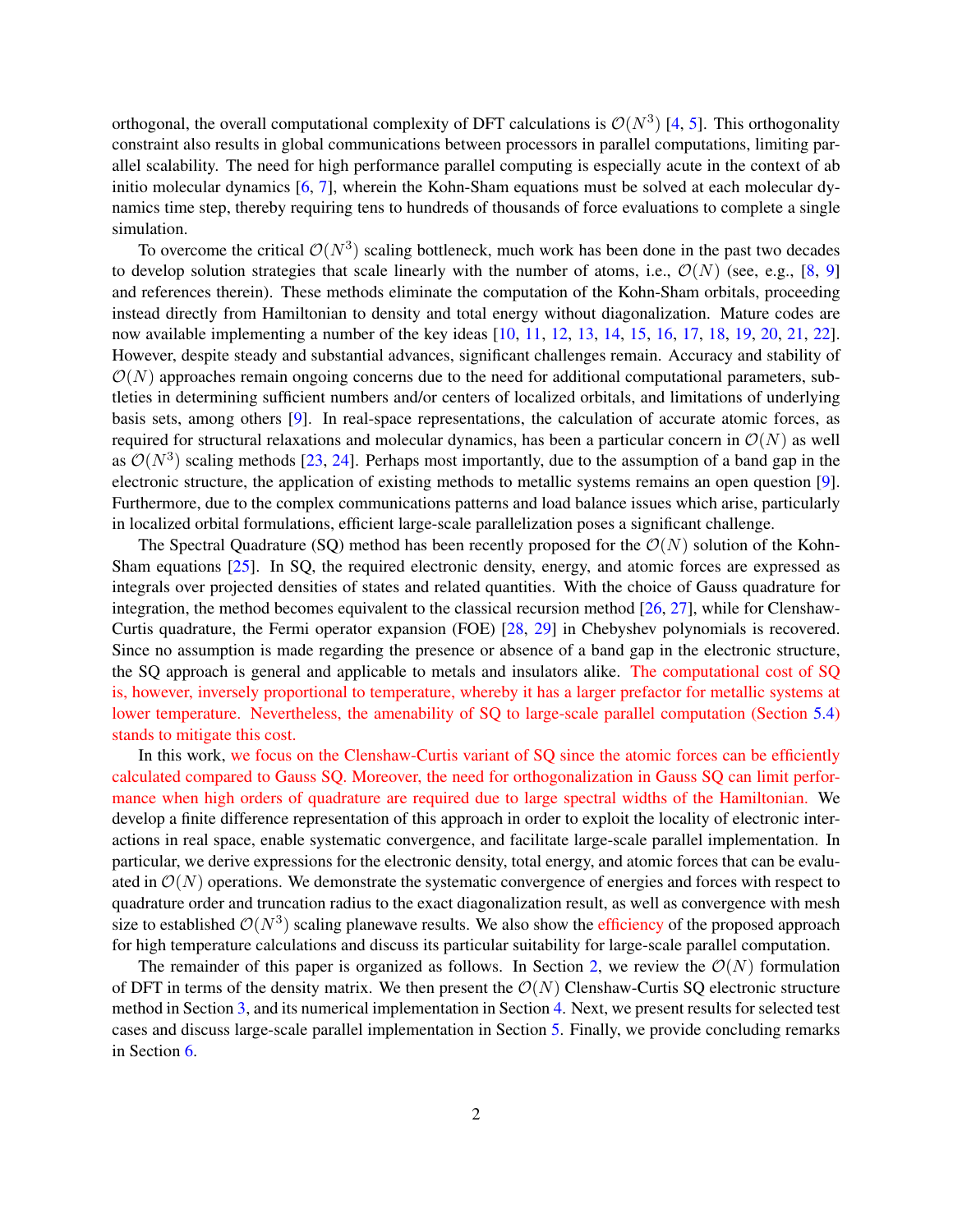### 2.  $\mathcal{O}(N)$  Density Functional Theory

Consider a system of N atoms with a total of  $N_e$  valence electrons in a cuboidal domain  $\Omega$  under periodic boundary conditions. Let the nuclei be at positions  $\mathbf{R} = \{\mathbf{R}_1, \mathbf{R}_2, \dots, \mathbf{R}_N\}$  and possess charges  $\{Z_1, Z_2, \ldots, Z_N\}$ , respectively. Neglecting spin, the system's free energy in Density Functional Theory (DFT) is of the form [30]

$$
\mathcal{F}(\mathcal{D}, \mathbf{R}) = 2\mathrm{Tr}\left(-\frac{1}{2}\nabla^2 \mathcal{D}\right) + E_{xc}(\rho_{\mathcal{D}}) + 2\mathrm{Tr}(\mathcal{V}_{nl}\mathcal{D}) + E_{el}(\rho_{\mathcal{D}}, \mathbf{R}) - T\mathcal{S}(\mathcal{D}),\tag{1}
$$

where Tr(.) denotes the trace, D is the density operator,  $V_{nl}$  is the nonlocal pseudopotential operator, T is the electronic temperature, and the electron density

$$
\rho_{\mathcal{D}}(\mathbf{x}) = 2\mathcal{D}(\mathbf{x}, \mathbf{x}). \tag{2}
$$

The first term in Eqn. 1 corresponds to the kinetic energy of the non-interacting electrons, the second term is the exchange-correlation energy, the third term is the nonlocal pseudopotential energy, and the fourth term is the electrostatic energy. The final term gives the contribution arising from the electronic entropy:

$$
S(D) = -2k_B \text{Tr} (D \log D + (I - D) \log (I - D)), \qquad (3)
$$

where  $k_B$  is the Boltzmann constant, and  $\mathcal I$  is the identity operator.

We utilize the Local Density Approximation (LDA) [2] for the exchange-correlation energy:

$$
E_{xc}(\rho_D) = \int_{\Omega} \varepsilon_{xc}(\rho_D(\mathbf{x})) \rho_D(\mathbf{x}) \, \mathrm{d}\mathbf{x}, \qquad (4)
$$

where  $\varepsilon_{xc}(\rho_D)$  is the sum of the exchange and correlation energy per particle of a uniform electron gas. For the nonlocal pseudopotential, we utilize the Kleinman-Bylander form [31]:

$$
\mathcal{V}_{nl} = \sum_{I} \mathcal{V}_{nl}^{I} = \sum_{I} \sum_{lm} \gamma_{l}^{I} |\chi_{lm}^{I}\rangle \langle \chi_{lm}^{I}| \,, \tag{5}
$$

where  $\chi_{lm}^I$  are the projection functions, with l and m representing the azimuthal and magnetic quantum numbers, respectively. The summation index I runs over all atoms in  $\Omega$ .

We employ a local reformulation of the electrostatic energy [32]:

$$
E_{el}(\rho_{\mathcal{D}}, \mathbf{R}) = \sup_{\phi} \left\{ -\frac{1}{8\pi} \int_{\Omega} |\nabla \phi(\mathbf{x}, \mathbf{R})|^2 d\mathbf{x} + \int_{\Omega} (\rho_{\mathcal{D}}(\mathbf{x}) + b(\mathbf{x}, \mathbf{R})) \phi(\mathbf{x}, \mathbf{R}) d\mathbf{x} \right\}
$$

$$
- \frac{1}{2} \sum_{J} \int_{\Omega} b_{J}(\mathbf{x}, \mathbf{R}_{J}) V_{J}(\mathbf{x}, \mathbf{R}_{J}) d\mathbf{x} + \mathcal{E}_{c}(\mathbf{R}), \tag{6}
$$

where  $\phi(\mathbf{x}, \mathbf{R})$  is the electrostatic potential [33],  $b_J(\mathbf{x}, \mathbf{R}_J)$  is the charge density of the  $J^{th}$  nucleus that generates the potential  $V_J(\mathbf{x}, \mathbf{R}_J)$  [34],  $b(\mathbf{x}, \mathbf{R}) = \sum_J b_J(\mathbf{x}, \mathbf{R}_J)$  is the total charge density of the nuclei, and the summation index J runs over all the atoms in  $\Omega$  and its periodic images in  $\mathbb{R}^3$ . The second to last term in Eqn. 6 represents the self energy of the nuclei [34, 35], and the last term—whose expression is presented in Appendix A—accounts for overlapping charge densities [32].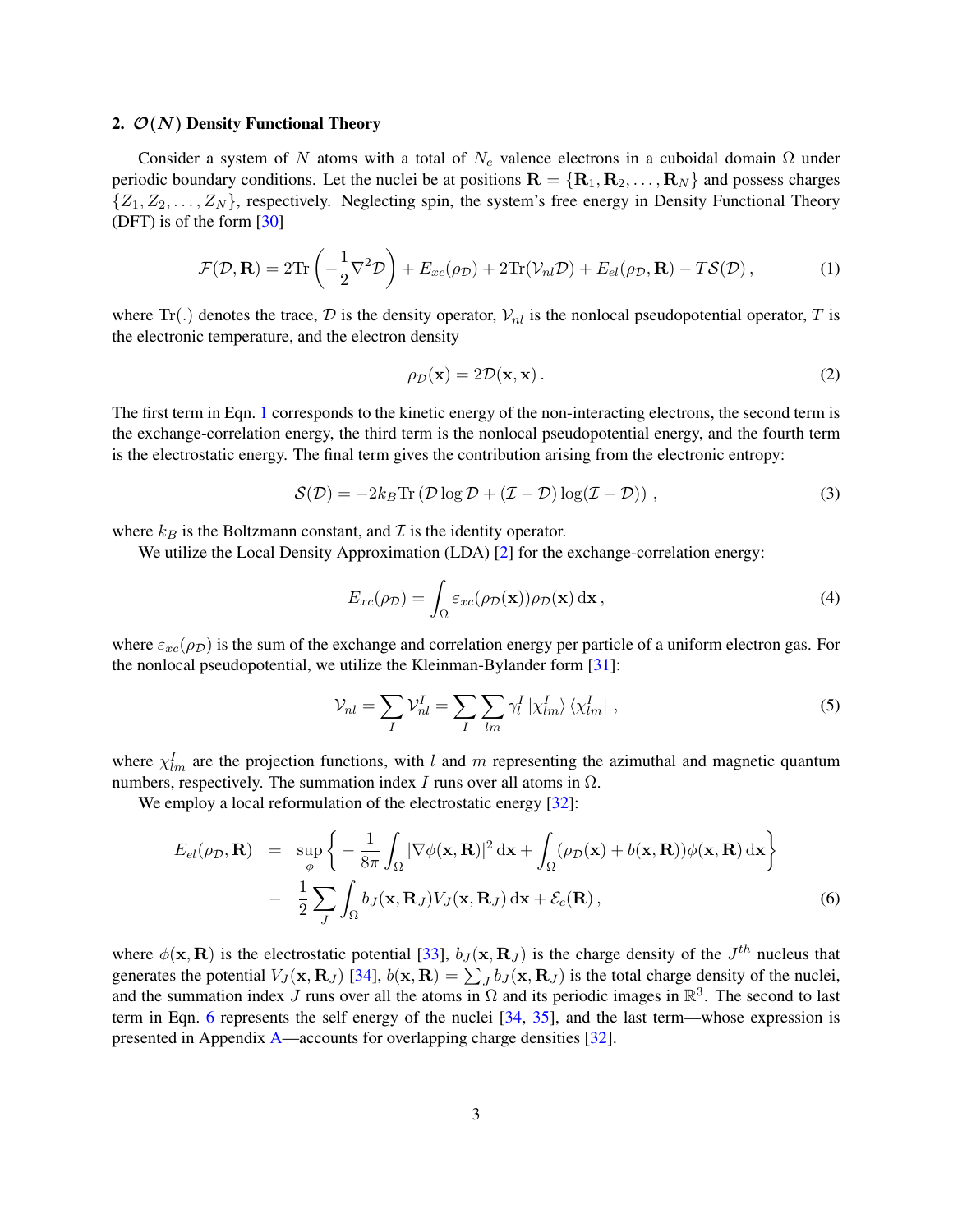For a given configuration of nuclei, the ground-state density operator can be written as the solution of the constrained minimization problem  $[30, 5]$ 

$$
\mathcal{D}^* = \left\{ \arg\inf_{\mathcal{D}} \mathcal{F}(\mathcal{D}, \mathbf{R}) \quad \text{s.t.} \quad 2\text{Tr}(\mathcal{D}) = N_e \right\} \,. \tag{7}
$$

The corresponding Euler-Lagrange equation is a nonlinear fixed-point problem:

$$
\mathcal{D} = g(\mathcal{H}, \mu, \sigma) = \left(1 + \exp\left(\frac{\mathcal{H} - \mu\mathcal{I}}{\sigma}\right)\right)^{-1},\tag{8}
$$

where  $\sigma = k_B T$  is the smearing, the Fermi energy  $\mu$  is the Lagrange multiplier used to enforce the constraint on number of electrons, and the Hamiltonian

$$
\mathcal{H} = -\frac{1}{2}\nabla^2 + V_{xc} + \phi + V_{nl} \,. \tag{9}
$$

In the above expression,  $V_{xc} = \delta E_{xc}/\delta \rho_D$  is the exchange-correlation potential and  $\phi$  is the solution of the Poisson equation

$$
-\frac{1}{4\pi}\nabla^2\phi(\mathbf{x},\mathbf{R}) = \rho_{\mathcal{D}}(\mathbf{x}) + b(\mathbf{x},\mathbf{R})
$$
\n(10)

subject to periodic boundary conditions. The resulting density matrix has exponential decay in real-space for insulators as well as metallic systems at finite temperature [36, 37], a key property exploited by  $\mathcal{O}(N)$ electronic structure methods.

Once the self-consistent problem in Eqn. 8 has been solved, the electronic ground-state free energy can be written as

$$
\mathcal{F}_0(\mathbf{R}) = 2\text{Tr}(\mathcal{D}^*\mathcal{H}^*) + E_{xc}(\rho_{\mathcal{D}^*}) + \frac{1}{2} \int_{\Omega} (b(\mathbf{x}, \mathbf{R}) - \rho_{\mathcal{D}^*}(\mathbf{x})) \phi^*(\mathbf{x}, \mathbf{R}) d\mathbf{x} \n- \int_{\Omega} V_{xc}(\rho_{\mathcal{D}^*}(\mathbf{x})) \rho_{\mathcal{D}^*}(\mathbf{x}) d\mathbf{x} - \frac{1}{2} \sum_{J} \int_{\Omega} b_J(\mathbf{x}, \mathbf{R}_J) V_{\text{loc}}^{J}(\mathbf{x}, \mathbf{R}_J) d\mathbf{x} + \mathcal{E}_c(\mathbf{R}) \qquad (11) \n+ 2\sigma \text{Tr}(\mathcal{D}^* \log \mathcal{D}^* + (\mathcal{I} - \mathcal{D}^*) \log(\mathcal{I} - \mathcal{D}^*)) ,
$$

where  $\mathcal{H}^*$  and  $\phi^*$  are as in Eqns. 9 and 10 with  $\rho_{\mathcal{D}} = \rho_{\mathcal{D}^*}$ . The superscript '\*' is used to denote quantities at the electronic ground state. Thereafter, the force on the  $I^{th}$  nucleus may be obtained as

$$
\mathbf{f}_{I} = -\frac{\partial \mathcal{F}_{0}(\mathbf{R})}{\partial \mathbf{R}_{I}} \n= \sum_{I'} \int_{\Omega} \nabla b_{I'}(\mathbf{x}, \mathbf{R}_{I'}) (\phi^*(\mathbf{x}, \mathbf{R}) - V_{I'}(\mathbf{x}, \mathbf{R}_{I'})) \, d\mathbf{x} + \mathbf{f}_{I}^{c} - 2 \text{Tr} \left[ \mathcal{D}^* \frac{\partial \mathcal{V}_{nl}}{\partial \mathbf{R}_{I}} \right],
$$
\n(12)

where the summation index  $I'$  runs over the  $I^{th}$  atom and its periodic images. In the above,  $f_I^c$  is the correction due to overlapping nuclear charge densities ( $f_I^c \equiv 0$  for no overlap) [32], the expression for which is presented in Appendix A.

The density matrix formulation of DFT as above corresponds to periodic boundary conditions on the unit cell  $\Omega$ . For sufficiently large  $\Omega$  (a few hundred to thousand atoms, depending on physical system), these boundary conditions suffice to obtain the infinite-crystal result, corresponding to repetition of  $\Omega$  over all space. However, for less complex systems (e.g., elemental solids or compounds) with fewer atoms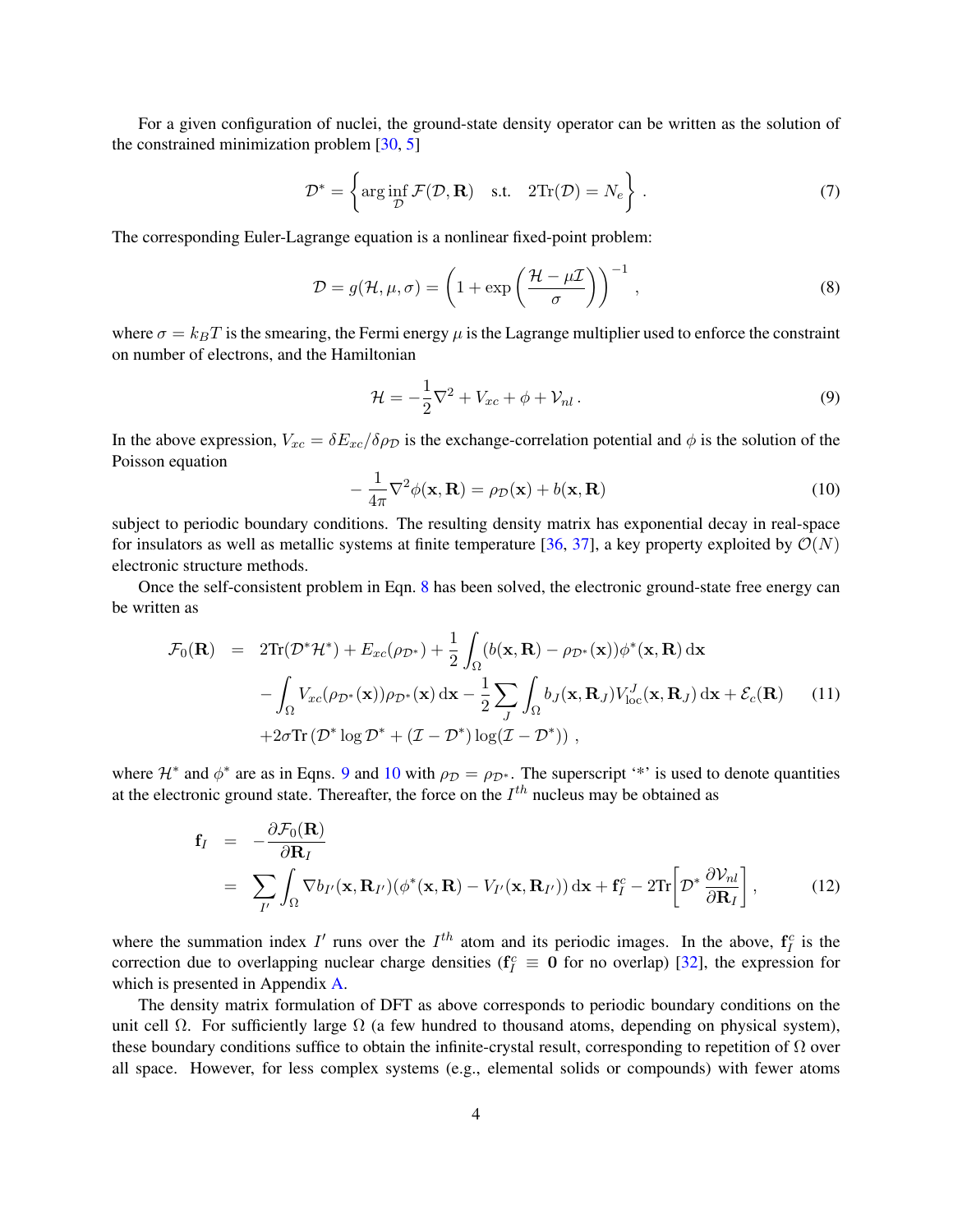in  $\Omega$ , periodic boundary conditions are not sufficient. In such cases, the standard approach is to employ Bloch boundary conditions, whereby the desired infinite-crystal result can be obtained as an integral over the Brillouin zone [4]. However, this requires a separate Kohn-Sham calculation for each Bloch wavevector (k-point) in the integration, which can increase cost substantially. For example, metallic systems with small  $\Omega$  at high pressure can require thousands of k-points to converge. The alternative in such a case would be a periodic calculation on a cell containing thousands of atoms, which for standard diagonalization based approaches would be prohibitive. Since the computational cost for such methods increases cubically with the number of atoms but only linearly with the number of k-points, computation on the small cell with integration over the Brillouin zone is generally the less costly alternative. As we show below, however, by exploiting the decay of the density matrix in real-space, the Spectral Quadrature method can in fact obtain the infinite-crystal result directly, without recourse to either large supercells or Brillouin zone integration.

## 3. Clenshaw-Curtis Spectral Quadrature Method

In this section, we discuss the Clenshaw-Curtis variant of the Spectral Quadrature (SQ) method [25]. We do so in the context of the finite-difference representation, a commonly used discretization scheme in electronic structure calculations [38, 39]. We employ the Self-Consistent Field (SCF) iteration [40, 41], wherein the electron density is iterated to the ground state (fixed point), after which total energy and atomic forces are computed. In this setting, we express all quantities of interest as bilinear forms, or sums over bilinear forms, and then approximate them using Clenshaw-Curtis quadrature rules.

# *3.1. Preliminaries*

In view of the nearsightedness principle [42], we define the *region of influence* of any point in space as the cube of side  $2R_{cut}$  centered at that point. We choose a cube rather than a sphere for simplicity and efficiency within the finite-difference discretization. The parameter  $R_{cut}$  corresponds to the truncation radius of the density matrix, the distance beyond which electronic interactions can be ignored. Indeed, the magnitude of the electronic interactions decreases exponentially with distance for insulators as well as metallic systems at finite temperature. We exploit this decay to perform  $\mathcal{O}(N)$  Γ-point (periodic) calculations as well as infinite-cell (infinite-crystal) calculations.

*Domain, discretization, and boundary conditions.* We distinguish between Γ-point and infinite-cell calculations in the choice of domain and prescribed boundary conditions. For Γ-point calculations, we impose periodic boundary conditions on  $\Omega$ , as shown in Fig. 1a. For infinite-cell calculations, we periodically extend Ω to  $Ω'$  and impose zero Dirichlet boundary conditions on  $Ω'$  for the Hamiltonian, as shown in Fig. 1b. However, we retain periodic boundary conditions on  $\Omega$  for the Poisson problem. The size of  $\Omega'$  is chosen such that it encompasses the region of influence of all finite-difference nodes in  $\Omega$ . In this setting, we denote the discrete Hamiltonian, nonlocal pseudopotential matrix due to the  $I^{th}$  atom, and gradient by  $\mathbf{H} \in \mathbb{R}^{N_d \times N_d}, \mathbf{V}_{nl}^I \in \mathbb{R}^{N_d \times N_d}, \text{ and } \tilde{\nabla}_h \equiv (\tilde{\nabla}_{xh} \in \mathbb{R}^{N_d \times N_d}, \nabla_{yh} \in \mathbb{R}^{N_d \times N_d}, \nabla_{zh} \in \mathbb{R}^{N_d \times \tilde{N_d}}), \text{ respec$ tively. Here,  $N_d$  denotes the number of finite-difference nodes used to discretize Ω and  $\Omega'$  in Γ-point and infinite-cell calculations, respectively, and  $h$  represents the finite-difference mesh size.

*Nodal quantities.* Let  $K_{\Omega}$  denote the collection of finite-difference nodes used to discretize  $\Omega$ . The nodal Hamiltonian  $\mathbf{H}_p \in \mathbb{R}^{N_s \times N_s}$  of any node  $p \in K_{\Omega}$  is defined as the restriction of the Hamiltonian to its region of influence:

$$
\mathbf{H}_p = \mathbf{P}^T \mathbf{H} \mathbf{P},\tag{13}
$$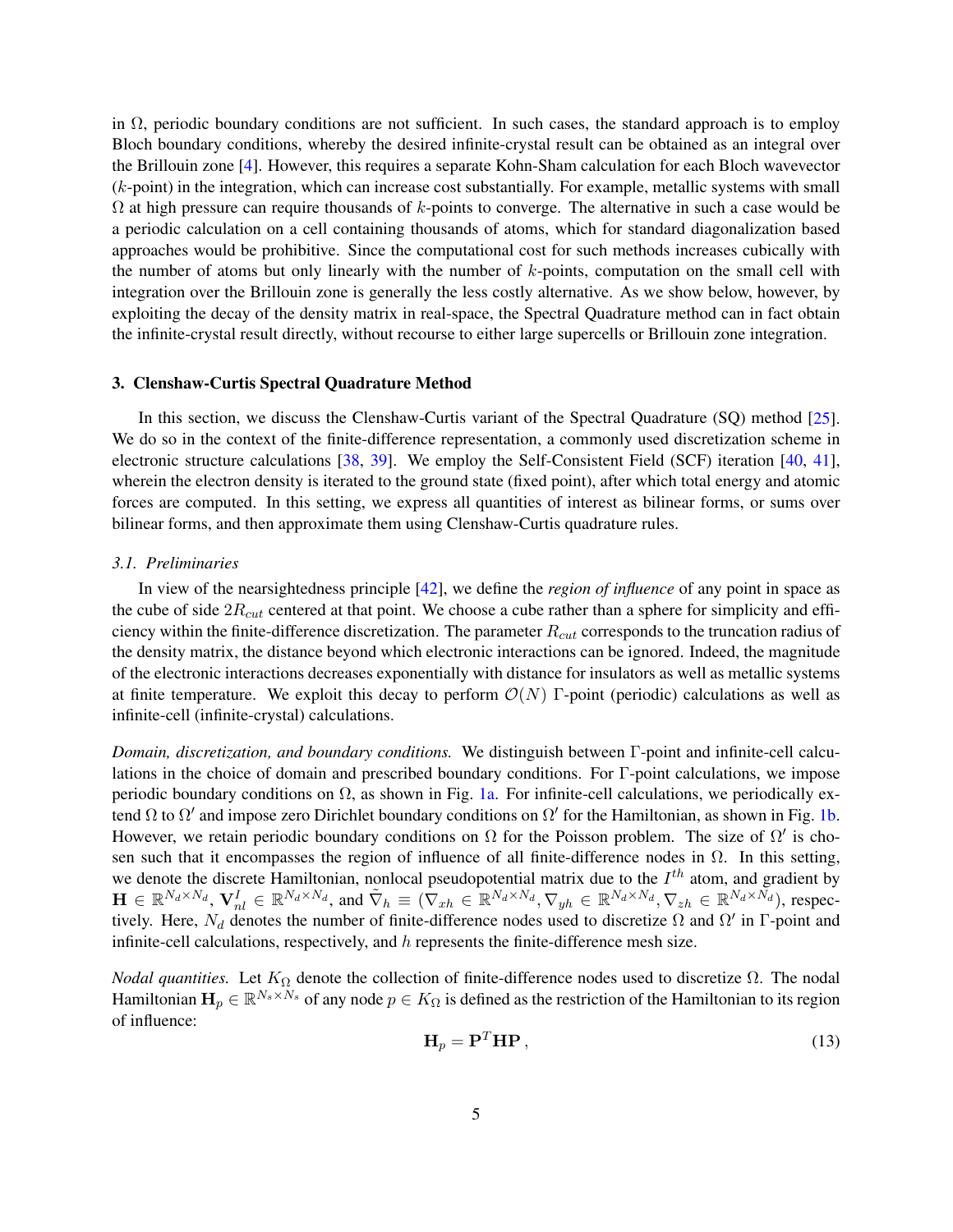

Figure 1: Simulation domains and discretization used for Γ-point and infinite-cell calculations. Finite-difference nodes are represented by circles, with the shaded part defining the region of influence for the finite-difference node represented by the star. Periodic and zero Dirichlet boundary conditions are prescribed on  $\Omega$  and  $\Omega'$ , respectively.

where the matrix

$$
\mathbf{P} = [\mathbf{v}_{p_1}, \mathbf{v}_{p_2}, \dots, \mathbf{v}_{p_{N_s}}] \in \mathbb{R}^{N_d \times N_s} .
$$
 (14)

Above,  $\{v_q\}_{q=1}^{N_d}$  denotes the standard basis of  $\mathbb{R}^{N_d}$ , and  $\{p_1, p_2, \ldots, p_{N_s}\}\$  are the finite difference nodes that lie within the region of influence of the  $p \in K_{\Omega}$  node. Similarly, the nodal nonlocal pseudopotential matrix due to the  $J^{th}$  atom  $\mathbf{V}_{nl,p}^{J} \in \mathbb{R}^{N_s \times N_s}$ , and the nodal gradient  $\tilde{\nabla}_{h,p} \equiv (\nabla_{xh,p} \in \mathbb{R}^{N_s \times N_s}, \nabla_{yh,p} \in \mathbb{R}^{N_s \times N_s}$  $\mathbb{R}^{N_s \times N_s}, \nabla_{zh,p} \in \mathbb{R}^{N_s \times N_s}$  are defined as

$$
\mathbf{V}_{nl,p}^{J} = \mathbf{P}^{T} \mathbf{V}_{nl}^{J} \mathbf{P},\tag{15}
$$

$$
\tilde{\nabla}_{h,p} = \mathbf{P}^T \tilde{\nabla}_h \mathbf{P} \,. \tag{16}
$$

Analogously,  $w_p \in \mathbb{R}^{N_s \times 1}$  represents the restriction of the basis vector  $v_p$  to the region of influence of the  $p \in K_{\Omega}$  node, i.e.,

$$
\mathbf{w}_p = \mathbf{P}^T \mathbf{v}_p. \tag{17}
$$

*Chebyshev interpolation.* In the Clenshaw-Curtis SQ method, functions of the nodal Hamiltonian are approximated in the Chebyshev polynomial basis. Specifically, the Chebyshev expansion of order  $n_{pl}$  for any function  $f : [-1, 1] \rightarrow \mathbb{R}$  is of the form

$$
f(\hat{\mathbf{H}}_p) = \sum_{j=0}^{n_{pl}} f_j T_j(\hat{\mathbf{H}}_p),
$$
\n(18)

where  $T_j$  denote the Chebyshev polynomials of degree j, and  $\hat{H}_p = (H_p - \chi_p I)/\zeta_p$  is the scaled and shifted nodal Hamiltonian whose spectrum lies in the interval  $[-1, 1]$ . Here,  $I \in \mathbb{R}^{N_s \times N_s}$  denotes the identity matrix,  $\chi_p = (\lambda_p^{max} + \lambda_p^{min})/2$  and  $\zeta_p = (\lambda_p^{max} - \lambda_p^{min})/2$ , with  $\lambda_p^{max}$  and  $\lambda_p^{min}$  denoting the maximum and minimum eigenvalues of  $H_p$ , respectively. The expansion coefficients in Eqn. 18 can be evaluated using the relation

$$
f_j = \frac{2}{\pi} \int_{-1}^{1} \frac{f(r)T_j(r)}{\sqrt{1 - r^2}} dr, \quad j = 0, \dots, n_{pl},
$$
 (19)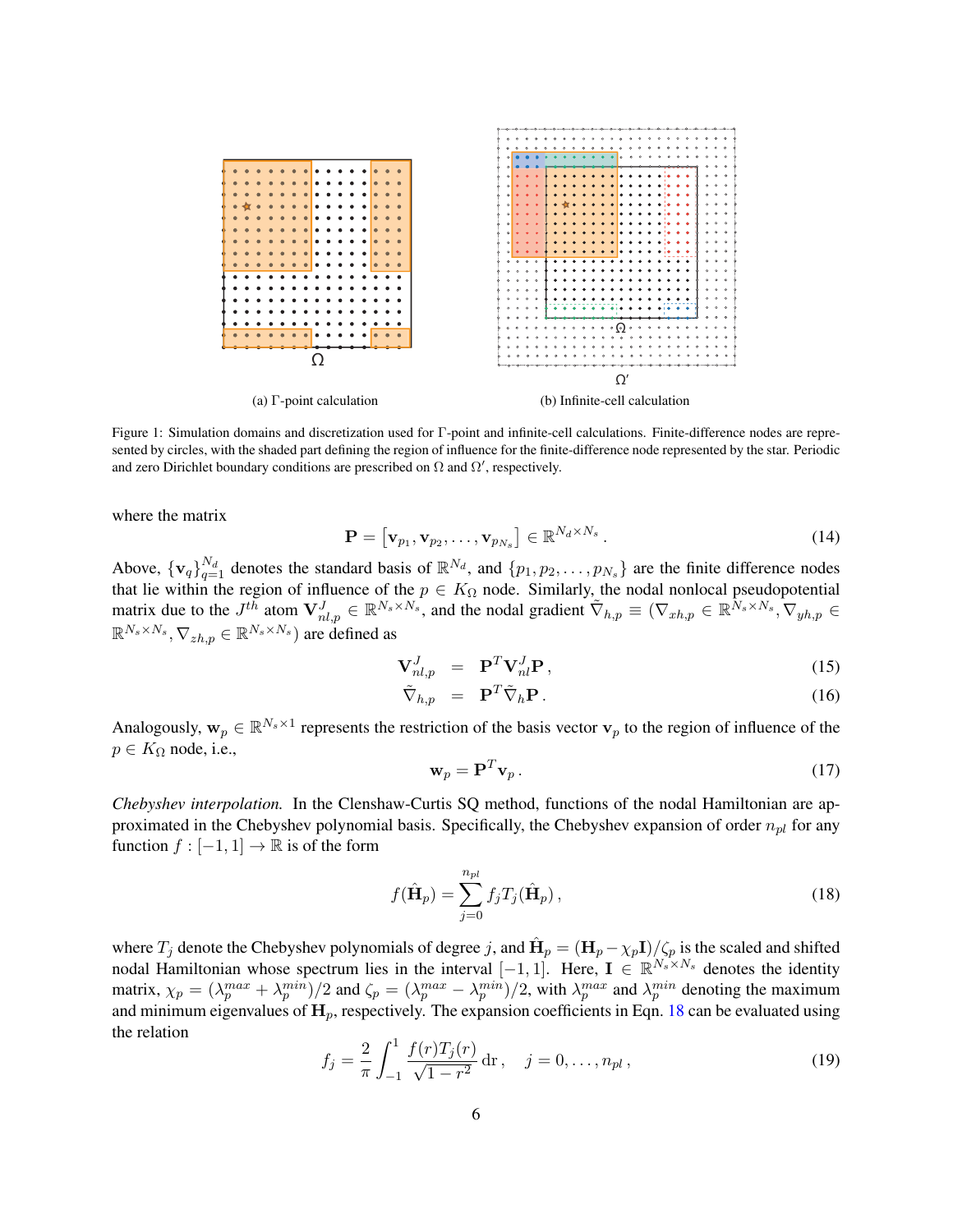where  $f_0$  is further scaled by a factor of half. The column of  $T_j(\hat{H}_p)$  corresponding to the  $p \in K_{\Omega}$  node, represented by  $\mathbf{t}_p^j \in \mathbb{R}^{N_s \times 1}$ , can be determined using the three term recurrence relation for Chebyshev polynomials:

$$
\mathbf{t}_{p}^{j+1} = 2\hat{\mathbf{H}}_{p}\mathbf{t}_{p}^{j} - \mathbf{t}_{p}^{j-1},
$$
  

$$
\mathbf{t}_{p}^{1} = \hat{\mathbf{H}}_{p}\mathbf{w}_{p}, \mathbf{t}_{p}^{0} = \mathbf{w}_{p},
$$
 (20)

with

$$
\rho_p^j = \mathbf{w}_p^T \mathbf{t}_p^j \tag{21}
$$

denoting the corresponding diagonal element.

#### *3.2. Electron density*

The electron density (Eqn. 2) needs to be evaluated in each iteration of the SCF method. In order to achieve this in  $\mathcal{O}(N)$  fashion, we first utilize the exponential decay in the density matrix to express the electron density at the  $p \in K_{\Omega}$  finite-difference node as

$$
\rho_p = \frac{2}{h^3} \mathbf{v}_p^T g(\mathbf{H}, \mu, \sigma) \mathbf{v}_p \approx \frac{2}{h^3} \mathbf{w}_p^T g(\mathbf{H}_p, \mu, \sigma) \mathbf{w}_p = \frac{2}{h^3} \mathbf{w}_p^T g(\hat{\mathbf{H}}_p, \hat{\mu}_p, \hat{\sigma}_p) \mathbf{w}_p, \tag{22}
$$

where  $\hat{\sigma}_p = \sigma/\zeta_p$  denotes the scaled smearing, and  $\hat{\mu}_p = (\mu - \chi_p)/\zeta_p$  denotes the scaled and shifted Fermi energy. Next, we approximate the Fermi-Dirac function in a Chebyshev polynomial basis to arrive at

$$
\rho_p \approx \frac{2}{h^3} \mathbf{w}_p^T \left( \sum_{j=0}^{n_{pl}} c_p^j(\mu) T_j(\hat{\mathbf{H}}_p) \right) \mathbf{w}_p = \frac{2}{h^3} \sum_{j=0}^{n_{pl}} c_p^j(\mu) \rho_p^j, \qquad (23)
$$

where  $\rho_p^j$  are determined using Eqns. 20 and 21. The electron density at the  $p \in K_{\Omega}$  node can therefore be expressed as

$$
\rho_p = \frac{2}{h^3} \sum_{j=0}^{n_{pl}} c_p^j \rho_p^j, \qquad (24)
$$

where the expansion coefficients  $c_p^j$  correspond to the Fermi energy  $\mu$  that results in the correct number of total electrons, i.e.,

$$
2\sum_{p\in K_{\Omega}}\sum_{j=0}^{n_{pl}}c_p^j(\mu)\rho_p^j = N_e.
$$
 (25)

During this process, the coefficients  $c_p^j$  are computed using Eqn. 19 by setting  $f(r) = g(r, \hat{\mu}_p, \hat{\sigma}_p)$ . The above expressions are applicable to both Γ-point and infinite-cell calculations, with the nodal quantities appropriately defined as described in Section 3.1.

We note the significant differences in the density calculation in Clenshaw-Curtis SQ and classical Chebyshev polynomial FOE. In the FOE approach, the complete density matrix is computed, whereas only its diagonal is computed in SQ. This can be seen in Eqn. 23, where the vectors  $w_p$  are moved inside the summation to form the scalars  $\rho_p^j$ . Indeed, such a procedure involves the calculation of the local vectors  $\mathbf{t}_p^j$  using the recursive relation Eqn. 20. However, the truncated columns of the density matrix, which correspond to the local vectors  $\sum_{j=0}^{n_{pl}} c_p^j t_p^j$ , are not computed in the SQ method. Furthermore, since the scalars  $\rho_p^j$  can be stored, the SQ approach allows for efficient determination of the Fermi energy  $\mu$ , without recomputation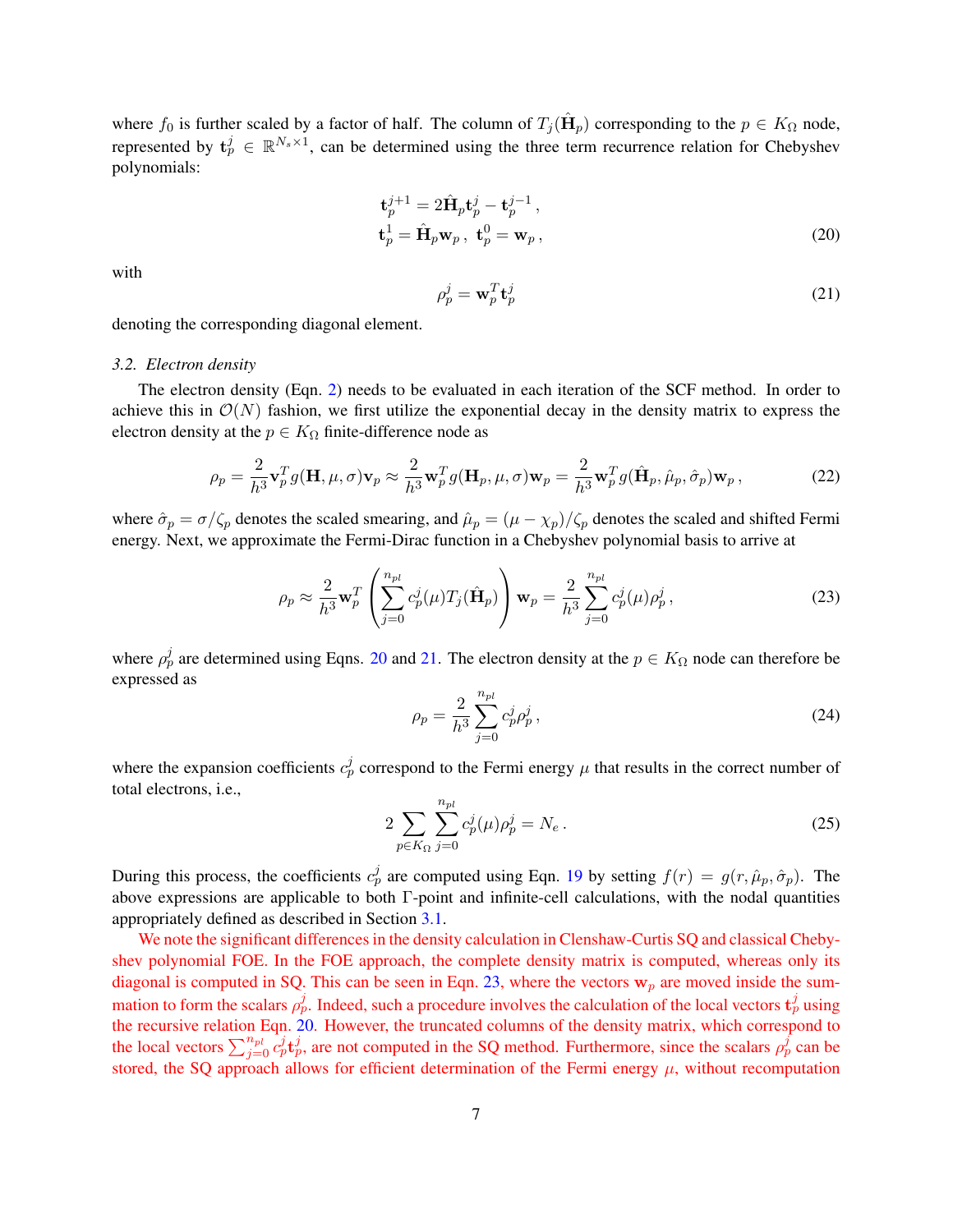or storage of the Chebyshev matrices, as typically done in FOE. Finally, the key operations in SQ are local matrix-vector multiplications, compared to global matrix-matrix multiplications in FOE. The evaluation of the free energy in SQ proceeds along similar lines and does not involve the calculation of the density matrix, as further described below.

# *3.3. Free energy*

The free energy (Eqn. 11) can be evaluated once the electronic ground-state is determined. Since the density matrix is not computed within the SQ method, the band structure energy and electronic entropy cannot be directly evaluated. In view of this, we develop expressions for the calculation of these quantities, as described below.

*Band structure energy.* Utilizing the same procedure and approximations as in the case of the electron density, the band structure energy takes the form

$$
E_{band} = 2 \sum_{p \in K_{\Omega}} \mathbf{v}_{p}^{T} \left( \mathbf{H}^{*} g(\mathbf{H}^{*}, \mu, \sigma) \right) \mathbf{v}_{p} \approx 2 \sum_{p \in K_{\Omega}} \mathbf{w}_{p}^{T} \left( \mathbf{H}_{p}^{*} g(\mathbf{H}_{p}^{*}, \mu, \sigma) \right) \mathbf{w}_{p}
$$
  
\n
$$
= 2 \sum_{p \in K_{\Omega}} \mathbf{w}_{p}^{T} \left[ (\chi_{p} + \zeta_{p} \hat{\mathbf{H}}_{p}^{*}) g(\hat{\mathbf{H}}_{p}^{*}, \hat{\mu}_{p}, \hat{\sigma}_{p}) \right] \mathbf{w}_{p}
$$
  
\n
$$
\approx 2 \sum_{p \in K_{\Omega}} \mathbf{w}_{p}^{T} \left[ \chi_{p} \sum_{j=0}^{n_{pl}} c_{p}^{j} T_{j}(\hat{\mathbf{H}}_{p}^{*}) + \zeta_{p} \sum_{j=0}^{n_{pl}} d_{p}^{j} T_{j}(\hat{\mathbf{H}}_{p}^{*}) \right] \mathbf{w}_{p}
$$
  
\n
$$
= 2 \sum_{p \in K_{\Omega}} \sum_{j=0}^{n_{pl}} (\chi_{p} c_{p}^{j} + \zeta_{p} d_{p}^{j}) \rho_{p}^{j*}, \qquad (26)
$$

where  $d_p^j$  are the coefficients of the Chebyshev expansion obtained by setting  $f(r) = rg(r, \hat{\mu}_p, \hat{\sigma}_p)$  in Eqn. 19.

*Electronic entropy.* The electronic entropy can similarly be written as

$$
S = 2k_B \sum_{p \in K_{\Omega}} \mathbf{v}_p^T \left[ g(\mathbf{H}^*, \mu, \sigma) \log g(\mathbf{H}^*, \mu, \sigma) + (\mathbf{I} - g(\mathbf{H}^*, \mu, \sigma)) \log (\mathbf{I} - g(\mathbf{H}^*, \mu, \sigma)) \right] \mathbf{v}_p
$$
  
\n
$$
\approx 2k_B \sum_{p \in K_{\Omega}} \mathbf{w}_p^T \left[ g(\hat{\mathbf{H}}_p^*, \hat{\mu}_p, \hat{\sigma}_p) \log g(\hat{\mathbf{H}}_p^*, \hat{\mu}_p, \hat{\sigma}_p) + \left( \mathbf{I} - g(\hat{\mathbf{H}}_p^*, \hat{\mu}_p, \hat{\sigma}_p) \right) \log \left( \mathbf{I} - g(\hat{\mathbf{H}}_p^*, \hat{\mu}_p, \hat{\sigma}_p) \right) \right] \mathbf{w}_p
$$
  
\n
$$
\approx 2k_B \sum_{p \in K_{\Omega}} \mathbf{w}_p^T \left[ \sum_{j=0}^{n_{pl}} e_p^j T_j(\hat{\mathbf{H}}_p^*) \right] \mathbf{w}_p
$$
  
\n
$$
= 2k_B \sum_{p \in K_{\Omega}} \sum_{j=0}^{n_{pl}} e_p^j \rho_p^{j*}, \qquad (27)
$$

where  $e_p^j$  are calculated using Eqn. 19 by setting

$$
f(r) = g(r, \hat{\mu}_p, \hat{\sigma}_p) \log g(r, \hat{\mu}_p, \hat{\sigma}_p) + (1 - g(r, \hat{\mu}_p, \hat{\sigma}_p)) \log (1 - g(r, \hat{\mu}_p, \hat{\sigma}_p)).
$$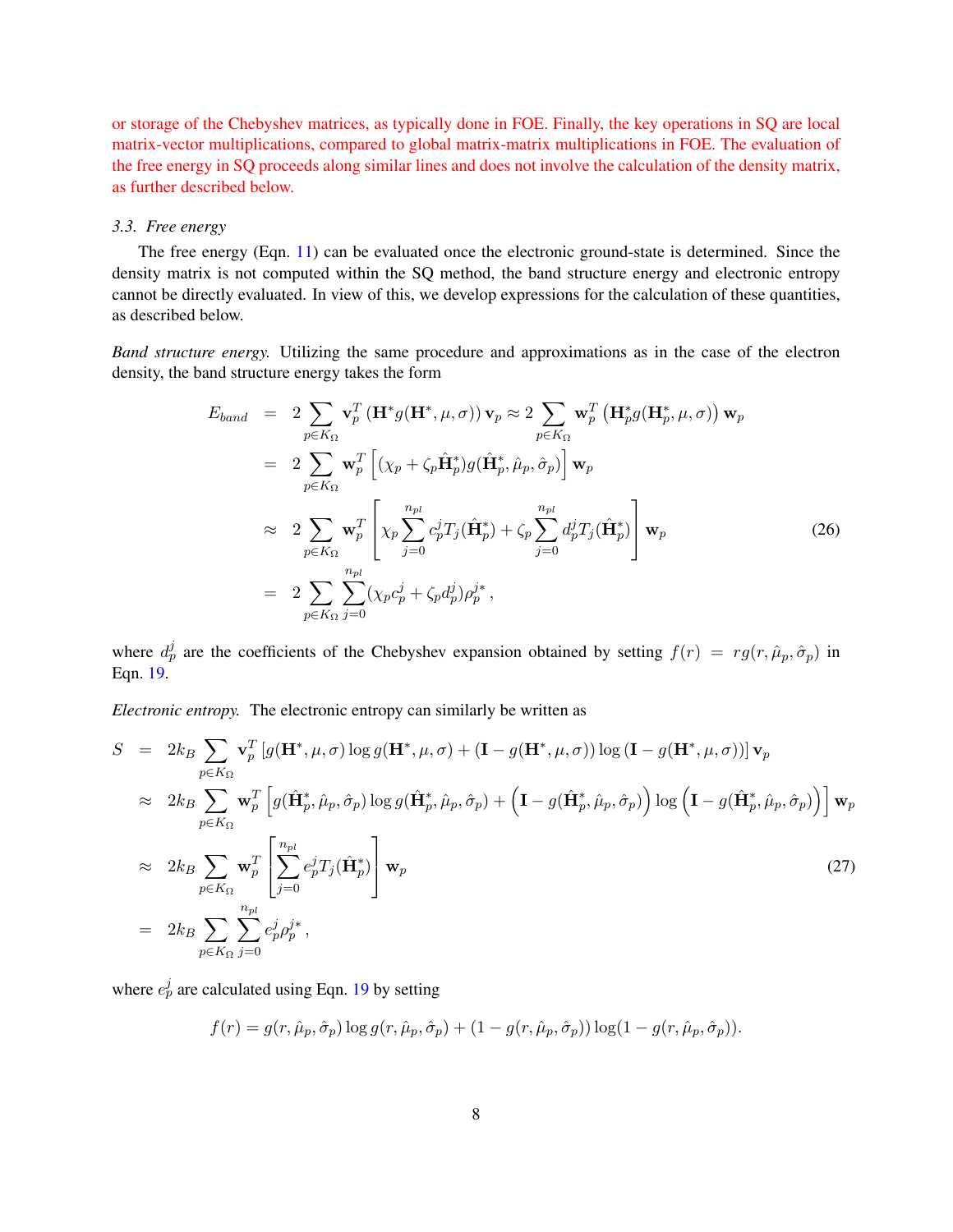*Free Energy.* Using the band structure energy in Eqn. 26, and the electronic entropy in Eqn. 27, the free energy in Eqn. 11 can be written as

$$
\mathcal{F}_0(\mathbf{R}) = h^3 \sum_{p \in K_{\Omega}} \left( \frac{2}{h^3} \sum_{j=0}^{n_{pl}} (\chi_p c_p^j + \zeta_p d_p^j) \rho_p^{j*} + \varepsilon_{xc} (\rho_p^*) \rho_p^* + \frac{1}{2} (b_p - \rho_p^*) \phi_p^* - V_{xc} (\rho_p^*) \rho_p^* + \frac{1}{2} (\tilde{b}_p + b_p) V_{c,p} - \frac{1}{2} \sum_j \tilde{b}_{J,p} \tilde{V}_{J,p} + \frac{2\sigma}{h^3} \sum_{j=0}^{n_{pl}} e_p^j \rho_p^{j*} \right),
$$
\n(28)

where the integrals have been approximated using the trapezoidal rule (Eqn. 38). The subscript  $p$  is used to denote the value of the corresponding quantity at that finite-difference node. As before, the summation index J runs over all the atoms in  $\Omega$  and their periodic replicas. The free energy expression in Eqn. 28 is applicable to both Γ-point and infinite cell calculations, with the nodal quantities defined appropriately as described in Section 3.1.

### *3.4. Atomic forces*

The atomic forces (Eqn. 12)—required for structural relaxations and molecular dynamics—need to be calculated once the electronic ground-state is determined. They consist of local and nonlocal components, whose expressions we present below.

*Local component.* The local component of the atomic force takes the form

$$
\mathbf{f}_{I}^{l} = h^{3} \sum_{I'} \sum_{p \in K_{\Omega}} \left( \tilde{\nabla}_{h} b_{I'} \big|_{p} (\phi_{p}^{*} - V_{I',p}) + \frac{1}{2} \tilde{\nabla}_{h} \tilde{b}_{I'} \big|_{p} \left( V_{c,p} - \tilde{V}_{I',p} \right) + \frac{1}{2} \tilde{\nabla}_{h} b_{I'} \big|_{p} \left( V_{c,p} + V_{I',p} \right) \right) + \frac{1}{2} \tilde{\nabla}_{h} V_{c,I'} \big|_{p} \left( \tilde{b}_{p} + b_{p} \right) + \frac{1}{2} b_{I',p} \tilde{\nabla}_{h} V_{I'} \big|_{p} - \frac{1}{2} \tilde{b}_{I',p} \tilde{\nabla}_{h} \tilde{V}_{I'} \big|_{p} \right),
$$
(29)

where the integrals have been approximated using the trapezoidal rule (Eqn. 38). Again, the summation index  $I'$  runs over the  $I^{th}$  atom and all its periodic images.

*Nonlocal component.* The nonlocal component of the force—as formulated in Appendix B—for a Γ-point calculation can be written as

$$
\mathbf{f}_I^{nl} = 4 \sum_{p \in K_{\Omega}} \mathbf{v}_p^T \left( \mathbf{V}_{nl}^I \tilde{\nabla}_h g(\mathbf{H}^*, \mu, \sigma) \right) \mathbf{v}_p. \tag{30}
$$

After approximating the above expression in terms of the local density matrix and expanding in Chebyshev polynomials, we arrive at

$$
\mathbf{f}_{I}^{nl} \approx 4 \sum_{p \in K_{\Omega}} \mathbf{w}_{p}^{T} \left( \mathbf{V}_{nl,p}^{I} \tilde{\nabla}_{h,p} g(\hat{\mathbf{H}}_{p}^{*}, \hat{\mu}_{p}, \hat{\sigma}_{p}) \right) \mathbf{w}_{p} \approx 4 \sum_{p \in K_{\Omega}} \sum_{j=0}^{n_{pl}} c_{p}^{j} \mathbf{w}_{p}^{T} \mathbf{V}_{nl,p}^{I} \tilde{\nabla}_{h,p} \mathbf{t}_{p}^{j*}.
$$
 (31)

An alternative approach for determining the nonlocal component of the force involves individually evaluating the required diagonal- and off-diagonal components of the local density matrix using SQ. However, such a strategy is computationally expensive due to the large number of density matrix components required. This is overcome in Clenshaw-Curtis SQ using the observation that required diagonal- and off-diagonal density matrix components can be written in terms of  $t_p^{j*}$ , which are available during the recursive iteration in Eqn. 20. However, in Gauss SQ, the required components of the density matrix need to be individually computed, which makes calculation of the atomic forces considerably more expensive.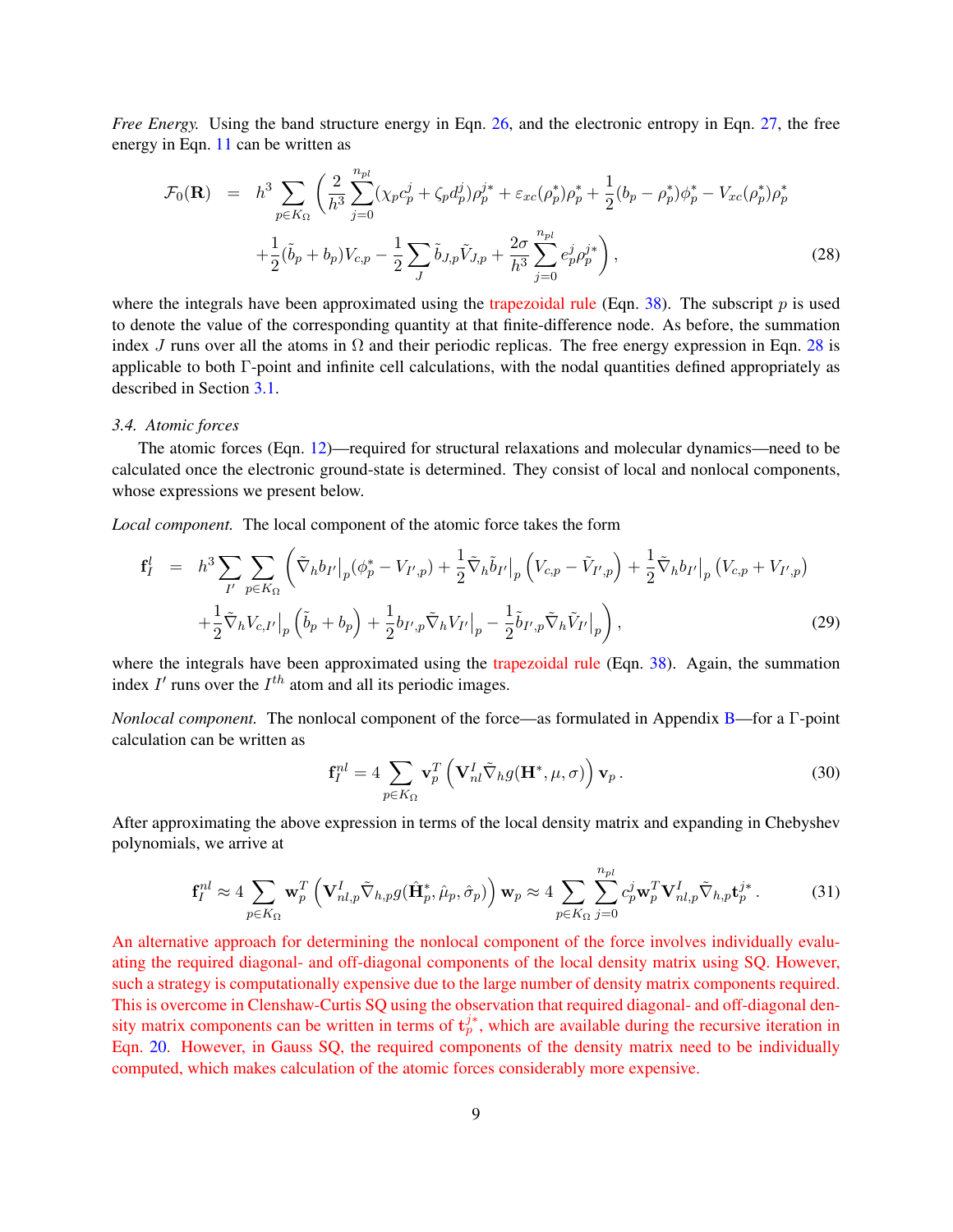*Total force.* Using the local component of the force in Eqn. 29, and the nonlocal component of the force in Eqn. 31, the atomic force in Eqn. 12 can be written as

$$
\mathbf{f}_{I} = h^{3} \sum_{I'} \sum_{p \in K_{\Omega}} \left( \tilde{\nabla}_{h} b_{I'} \big|_{p} (\phi_{p}^{*} - V_{I',p}) + \frac{1}{2} \tilde{\nabla}_{h} \tilde{b}_{I'} \big|_{p} \left( V_{c,p} - \tilde{V}_{I',p} \right) + \frac{1}{2} \tilde{\nabla}_{h} b_{I'} \big|_{p} \left( V_{c,p} + V_{I',p} \right) \right.\left. + \frac{1}{2} \tilde{\nabla}_{h} V_{c,I'} \big|_{p} \left( \tilde{b}_{p} + b_{p} \right) + \frac{1}{2} b_{I',p} \tilde{\nabla}_{h} V_{I'} \big|_{p} - \frac{1}{2} \tilde{b}_{I',p} \tilde{\nabla}_{h} \tilde{V}_{I'} \big|_{p} \right) \right.\left. - 4 \sum_{p \in K_{\Omega}} \sum_{j=0}^{n_{pl}} c_{p}^{j} \mathbf{w}_{p}^{T} \mathbf{V}_{nl,p}^{I} \tilde{\nabla}_{h,p} \mathbf{t}_{p}^{j*} .
$$
\n(32)

For an infinite-cell calculation, while the local component of the force remains the same, the nonlocal component differs because of the different boundary conditions imposed on the nonlocal pseudopotential in Γ-point and infinite-cell calculations, as can be seen from Eqns. 39 and 40 (and the discussion below them). Adopting the same procedure as for the nonlocal  $\Gamma$ -point force, we arrive at the following expression for total atomic force in infinite-cell calculations:

$$
\mathbf{f}_{I}^{\infty} = h^{3} \sum_{I'} \sum_{p \in K_{\Omega}} \left( \tilde{\nabla}_{h} b_{I'} \big|_{p} (\phi_{p}^{*} - V_{I',p}) + \frac{1}{2} \tilde{\nabla}_{h} \tilde{b}_{I'} \big|_{p} \left( V_{c,p} - \tilde{V}_{I',p} \right) + \frac{1}{2} \tilde{\nabla}_{h} b_{I'} \big|_{p} \left( V_{c,p} + V_{I',p} \right) \right) + \frac{1}{2} \tilde{\nabla}_{h} V_{c,I'} \big|_{p} \left( \tilde{b}_{p} + b_{p} \right) + \frac{1}{2} b_{I',p} \tilde{\nabla}_{h} V_{I'} \big|_{p} - \frac{1}{2} \tilde{b}_{I',p} \tilde{\nabla}_{h} \tilde{V}_{I'} \big|_{p} - \frac{4}{h^{3}} \sum_{j=0}^{n_{pl}} c_{p}^{j} \mathbf{w}_{p}^{T} \mathbf{V}_{nl,p}^{I'} \tilde{\nabla}_{h,p} \mathbf{t}_{p}^{j*} \right)
$$
(33)

In deriving the nonlocal component of the force in the above equation, since  $t_p^{j*}$  is not available for  $p \notin K_{\Omega}$ , it has been periodically mapped back to the corresponding  $t_p^{j*}$  for  $p \in K_{\Omega}$ .

#### 4. Numerical Implementation

In this section, we describe a high-order finite-difference implementation of the formulation presented in the previous section. We consider cubical domains  $\Omega$  and  $\Omega'$ , whose edge lengths are denoted using the common notation L. We employ a uniform finite-difference grid with spacing h such that  $L = n_d h$ , where  $n_d$  is the number of grid points in each direction. We index the grid points by  $(i, j, k)$ , where  $i, j, k =$  $1, 2, \ldots, n_d$ . We approximate the Laplacian of a function  $f(\mathbf{x})$  at the grid point  $(i, j, k)$  using high-order finite-differences [43]

$$
\nabla_h^2 f|^{(i,j,k)} \approx \sum_{q=0}^{n_o} w_q \bigg( f^{(i+q,j,k)} + f^{(i-q,j,k)} + f^{(i,j+q,k)} + f^{(i,j-q,k)} + f^{(i,j,k+q)} + f^{(i,j,k-q)} \bigg) \,,\tag{34}
$$

where  $f^{(i,j,k)}$  represents the value of the function  $f(\mathbf{x})$  at the grid point  $(i, j, k)$ . The weights are of the form [44, 45, 46]

$$
w_0 = -\frac{1}{h^2} \sum_{r=1}^{n_o} \frac{1}{r^2},
$$
  
\n
$$
w_q = \frac{2(-1)^{q+1}}{h^2 q^2} \frac{(n_o!)^2}{(n_o - q)!(n_o + q)!}, \ q = 1, 2, ..., n_o.
$$
\n(35)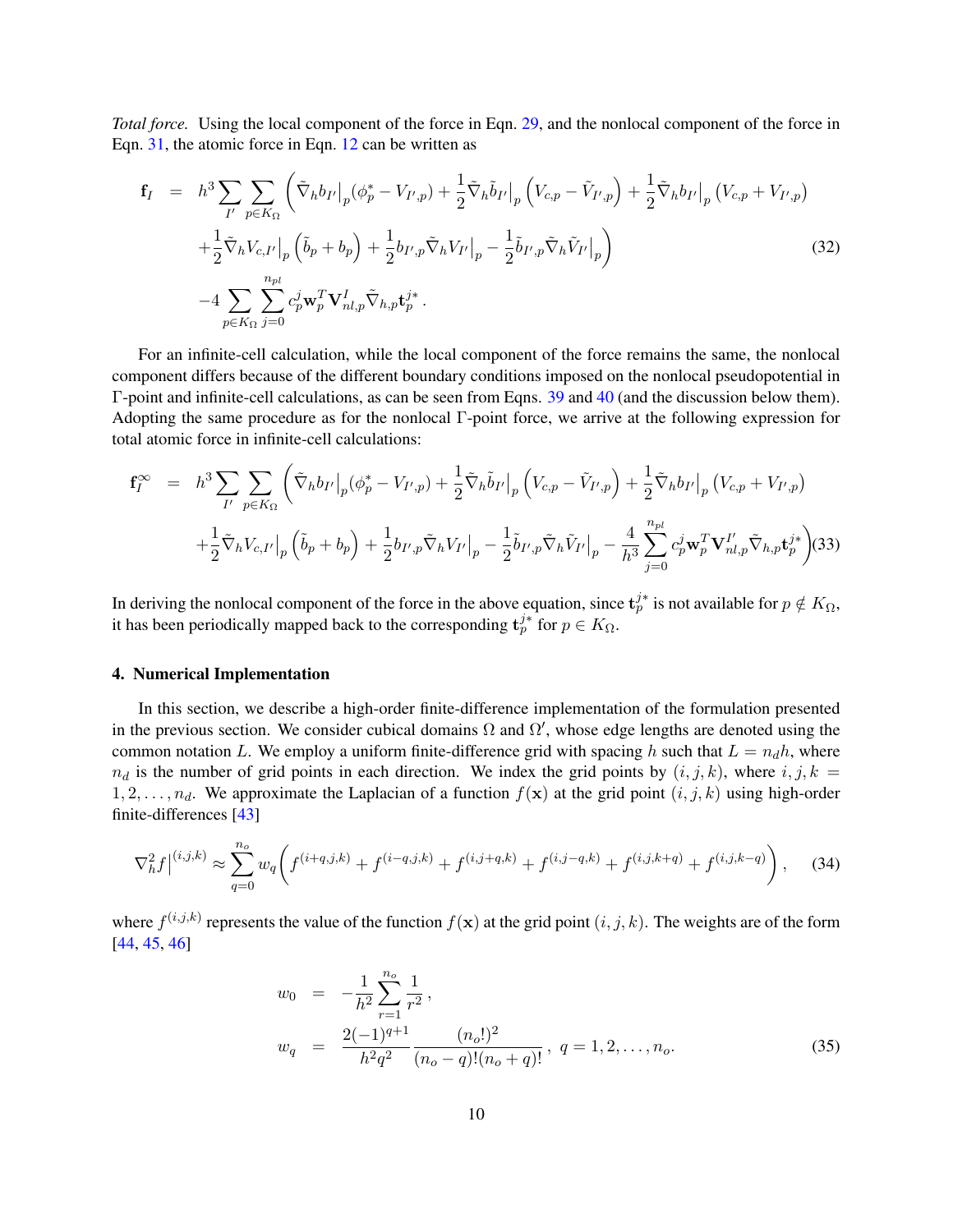Similarly, we approximate the gradient  $\tilde{\nabla}_h \equiv (\nabla_{xh}, \nabla_{yh}, \nabla_{zh})$  as

$$
\nabla_{xh} f \Big|^{(i,j,k)} = \sum_{q=1}^{n_o} \tilde{w}_q \left( f^{(i+q,j,k)} - f^{(i-q,j,k)} \right),
$$
  
\n
$$
\nabla_{yh} f \Big|^{(i,j,k)} = \sum_{q=1}^{n_o} \tilde{w}_q \left( f^{(i,j+q,k)} - f^{(i,j-q,k)} \right),
$$
  
\n
$$
\nabla_{zh} f \Big|^{(i,j,k)} = \sum_{q=1}^{n_o} \tilde{w}_q \left( f^{(i,j,k+q)} - f^{(i,j,k-q)} \right),
$$
\n(36)

where the weights [44, 45, 46]

$$
\tilde{w}_q = \frac{(-1)^{q+1}}{hq} \frac{(n_o!)^2}{(n_o - q)!(n_o + q)!}, \ q = 1, 2, \dots, n_o.
$$
\n(37)

These finite-difference expressions for the Laplacian and gradient represent  $2n<sub>o</sub>$ -order accurate approximations, i.e., error  $\mathcal{O}(h^{2n_o})$ . While performing spatial integrations, we assume that the function  $f(\mathbf{x})$  is constant in a cube of side h around each grid point. For example, in a  $\Gamma$ -point calculation

$$
\int_{\Omega} f(\mathbf{x}) \, \mathrm{d}\mathbf{x} \approx h^3 \sum_{i,j,k}^{n_d} f^{(i,j,k)}.
$$
\n(38)

For periodic integrands, this is equivalent to a trapezoidal rule. Using this rule, we approximate the nonlocal pseudopotential operator in  $\Gamma$ -point calculations as

$$
\mathcal{V}_{nl}f|^{(i,j,k)} = \sum_{I} \mathcal{V}_{nl}^{I} f|^{(i,j,k)} \approx h^3 \sum_{I} \sum_{lm} \sum_{p,q,r}^{n_d} \gamma_l^I \chi_{lm}^{I(i,j,k)} \chi_{lm}^{I(p,q,r)} f^{(p,q,r)}, \qquad (39)
$$

where the summation index I runs over all atoms in  $\Omega$ . Analogously, for infinite-cell calculations

$$
\mathcal{V}_{nl}^{\infty} f \big|^{(i,j,k)} = \sum_{J} \mathcal{V}_{nl}^{J} f \big|^{(i,j,k)} \approx h^3 \sum_{J} \sum_{lm} \sum_{p,q,r}^{n_d} \gamma_l^{J} \chi_{lm}^{J(i,j,k)} \chi_{lm}^{J(p,q,r)} f^{(p,q,r)}.
$$
 (40)

where the summation index J runs over all atoms in  $\Omega$  as well as their periodic images. Since the projectors of each atom are localized in real-space, the nonlocal pseudopotential matrix can be created in  $\mathcal{O}(N)$ fashion. We enforce periodic boundary conditions on  $\Omega$  by employing the following strategy. In the finitedifference representations of the Laplacian, gradient, and the nonlocal pseudopotential as presented in Eqns. 34, 36 and 39 respectively, we map any index that does not correspond to a node in the finite-difference grid in  $\Omega$  to its periodic image within  $\Omega$ . Similarly, we enforce zero Dirichlet boundary conditions on  $\Omega'$  by setting  $f^{(i,j,k)} = 0$  for any index that does not correspond to a node in the finite-difference grid.

We generate the initial electron density for the Self-Consistent Field (SCF) iteration by superposing isolated-atom electron densities. We do so by visiting only atoms whose isolated-atom electron densities have nonzero overlap with  $\Omega$ . Similarly, we calculate the charge density of the nuclei using the relations

$$
b^{(i,j,k)} = \sum_{J} b^{(i,j,k)}_{J}, \quad b^{(i,j,k)}_{J} = -\frac{1}{4\pi} \nabla^2 V_J \Big|^{(i,j,k)}, \tag{41}
$$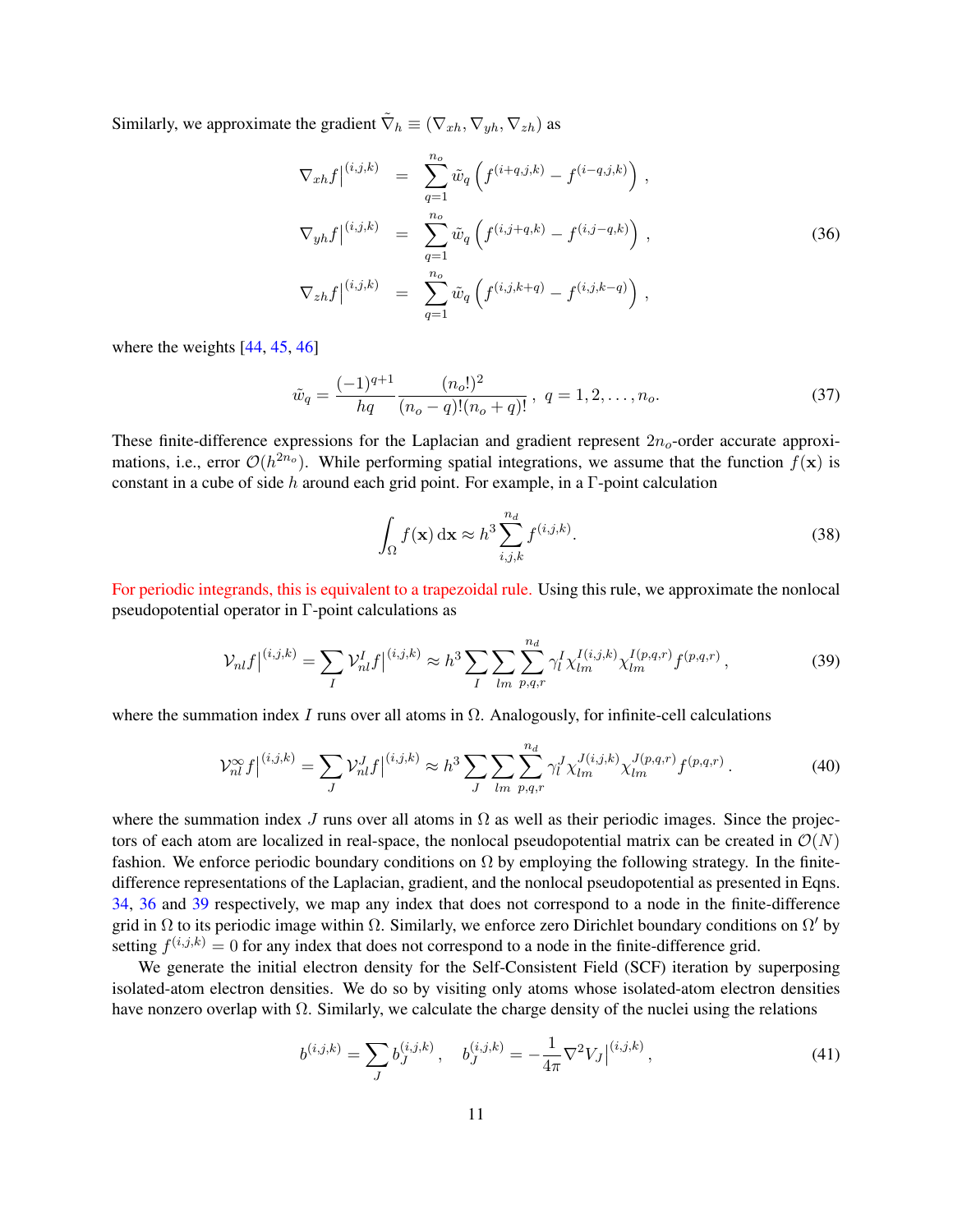

Figure 2: Convergence of the Γ-point energy to the infinite-cell limit for a 1D model problem. The energy corresponding to a 40 unit-cell system has been used as reference.

where the summation reduces in practice to all atoms whose charge density has nonzero overlap with  $\Omega$ . The localized nature of the above operations ensures that the evaluation of  $b^{(i,j,k)}$  scales as  $\mathcal{O}(N)$ . In every iteration of the SCF method—accelerated using Anderson extrapolation [47]—we solve the Poisson equation (Eqn. 10) subject to periodic boundary conditions on  $Ω$  using the Minimum Residual (MINRES) method [48]. Since the solution so obtained is unique only up to an arbitrary constant, we enforce the condition  $\phi^{(1,1,1)} = 0$  for definiteness. In every subsequent Poisson equation encountered, we use the previous solution as starting guess. We evaluate the electron density, energy, and atomic forces using the expressions developed in Section 3. Proceeding in this way, the overall computational complexity is  $\mathcal{O}(N)$ since all calculations are local and independent of system size. We note that sophisticated preconditioners such as multigrid [49] must be employed for the Poisson equation in order to achieve  $\mathcal{O}(N)$  scaling in practice. However, since the Poisson solve constitutes a small fraction of the total computation in our current serial implementation, such preconditioning schemes have not been employed in the present work.

## 5. Results and Discussion

In this section, we verify the convergence of the Clenshaw-Curtis Spectral Quadrature (SQ) method for canonical insulating and metallic systems. Specifically, we demonstrate convergence with respect to quadrature order and truncation radius to the diagonalization result. We also show convergence with respect to mesh size to established  $\mathcal{O}(N^3)$  scaling planewave results. To allow rigorous assessment of convergence, we first consider a model one-dimensional problem in Section 5.1. We then consider full, three-dimensional Kohn-Sham calculations in Section 5.2. Finally, we study the efficiency of SQ for performing high temperature calculations in Section 5.3, and its suitability for scalable high performance computing in Section 5.4.

## *5.1. Model problem*

We begin with a one-dimensional model problem wherein atoms interact with the effective potential [50]

$$
V_{\text{eff}}(x,\mathbf{R}) = -\sum_{J} \frac{\alpha}{\sqrt{2\pi\beta^2}} \exp\left(-\frac{(x - R_J)^2}{2\beta^2}\right). \tag{42}
$$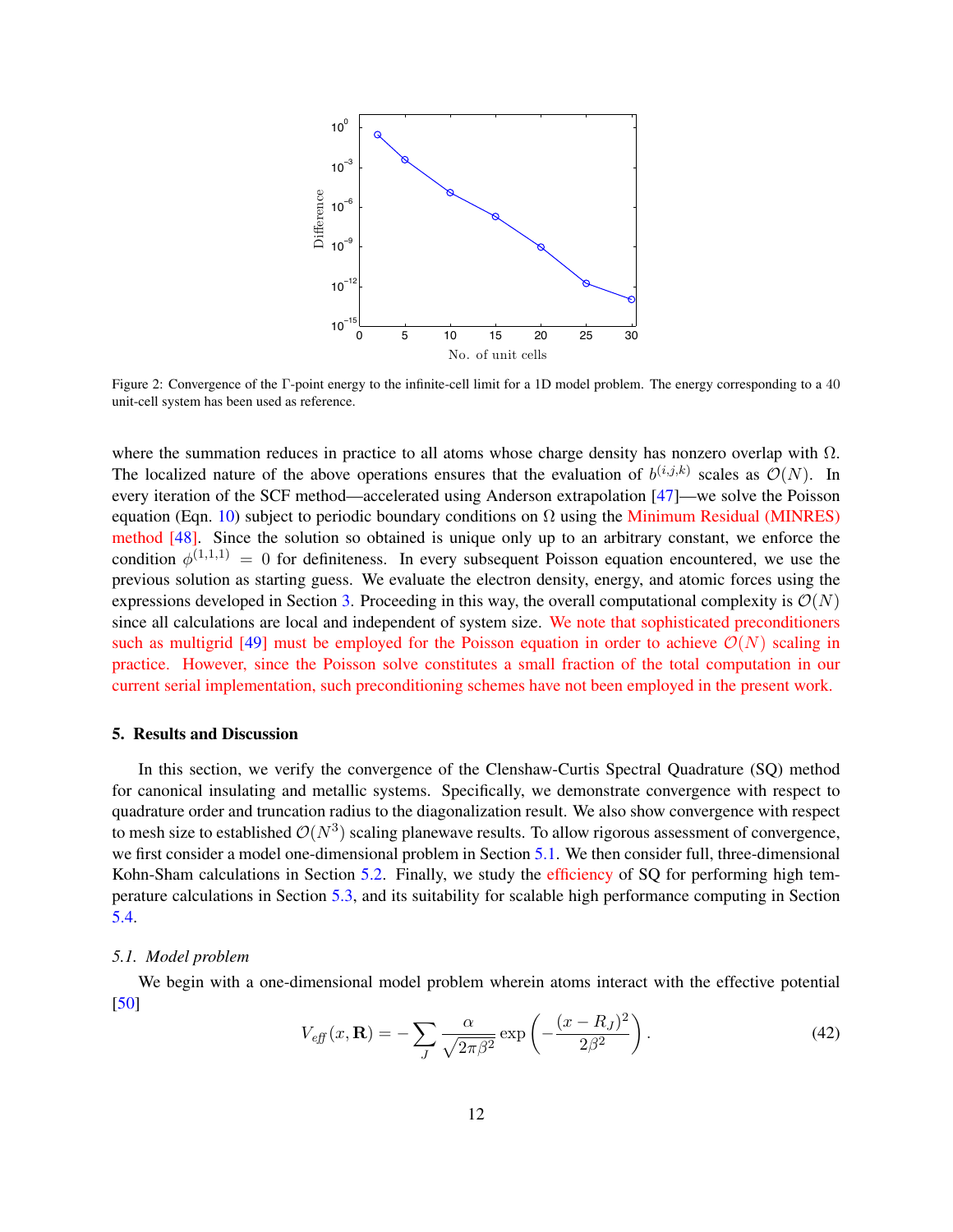

Figure 3: Convergence of energy with respect to quadrature order  $n_{pl}$  and truncation radius  $R_{cut}$  to the diagonalization result for a 1D model problem. 2-atom and 25-atom unit cells have been employed for the infinite-cell and Γ-point calculations, respectively. The theoretically predicted convergence rate [25] is denoted by  $\gamma$ .

We choose the parameters  $(\alpha, \beta) = (10, 0.6)$ , and consider an infinite chain of atoms with unit lattice constant. In addition, we employ a twelfth order finite-difference discretization with a mesh-size of  $h =$ 0.1, and a smearing of  $\sigma = 1$ . In Fig. 2, we show the convergence of the Γ-point energy (obtained via diagonalization) to the infinite-cell result as the number of unit cells (containing one atom each) in  $\Omega$  is increased. We see that the energy has converged to within  $\sim 10^{-12}$  of the infinite-unit-cell limit for  $\Omega$ containing 25 unit cells. In order to validate the SQ method, we therefore choose 2-atom and 25-atom cells for the infinite-cell and Γ-point calculations, respectively. The converged energies for each case should then differ by no more than  $\sim 10^{-12}$ .

The two parameters introduced by the Clenshaw-Curtis SQ method are the order of the quadrature  $n_{pl}$ and the truncation radius  $R_{cut}$ . In Fig. 3, we show the convergence with respect to these two parameters for both Γ-point and infinite-cell calculations. Specifically, we plot the error in energy—defined with respect to the result obtained by diagonalization—versus  $n_{pl}$  and  $R_{cut}$  in Figs. 3a and 3b, respectively. Since the cell  $Ω$  in the Γ-point calculations has been chosen sufficiently large to reduce finite-size effects to  $\sim 10^{-12}$ , the Γ-point and infinite-cell results should be essentially indistinguishable, as we see in Fig. 3. We observe that SQ demonstrates exponential convergence with respect to  $n_{pl}$ , with the obtained rate in excellent agreement with theoretical predictions [25]. Moreover, there is exponential convergence with respect to  $R_{cut}$ , again in agreement with theory [37].

Apart from the Clenshaw-Curtis SQ method developed in the present work, the other notable variant of SQ is based on Gauss quadrature [25]. For the 1D model problem, in Figs. 4a and 4b, we compare the convergence of the two approaches with respect to  $n_{pl}$  and  $R_{cut}$ , respectively. These results correspond to Γ-point (convergence with  $n_{pl}$ ) and infinite-cell (convergence with  $R_{cut}$ ) calculations for 25-atom and 2-atom unit cells, respectively. We observe that the asymptotic convergence rate of Gauss SQ is twice that of Clenshaw-Curtis SQ, and both are in good agreement with theoretical predictions [25]. Notably, the initial convergence rate of Clenshaw-Curtis SQ is twice its asymptotic value, a phenomenon which has been discussed in detail elsewhere [51]. The convergence of both methods with respect to  $R_{cut}$  is identical, as dictated by the decay of the density matrix.

In Clenshaw-Curtis SQ, the key computations occurring for every finite-difference node are the  $n_{pl}$  local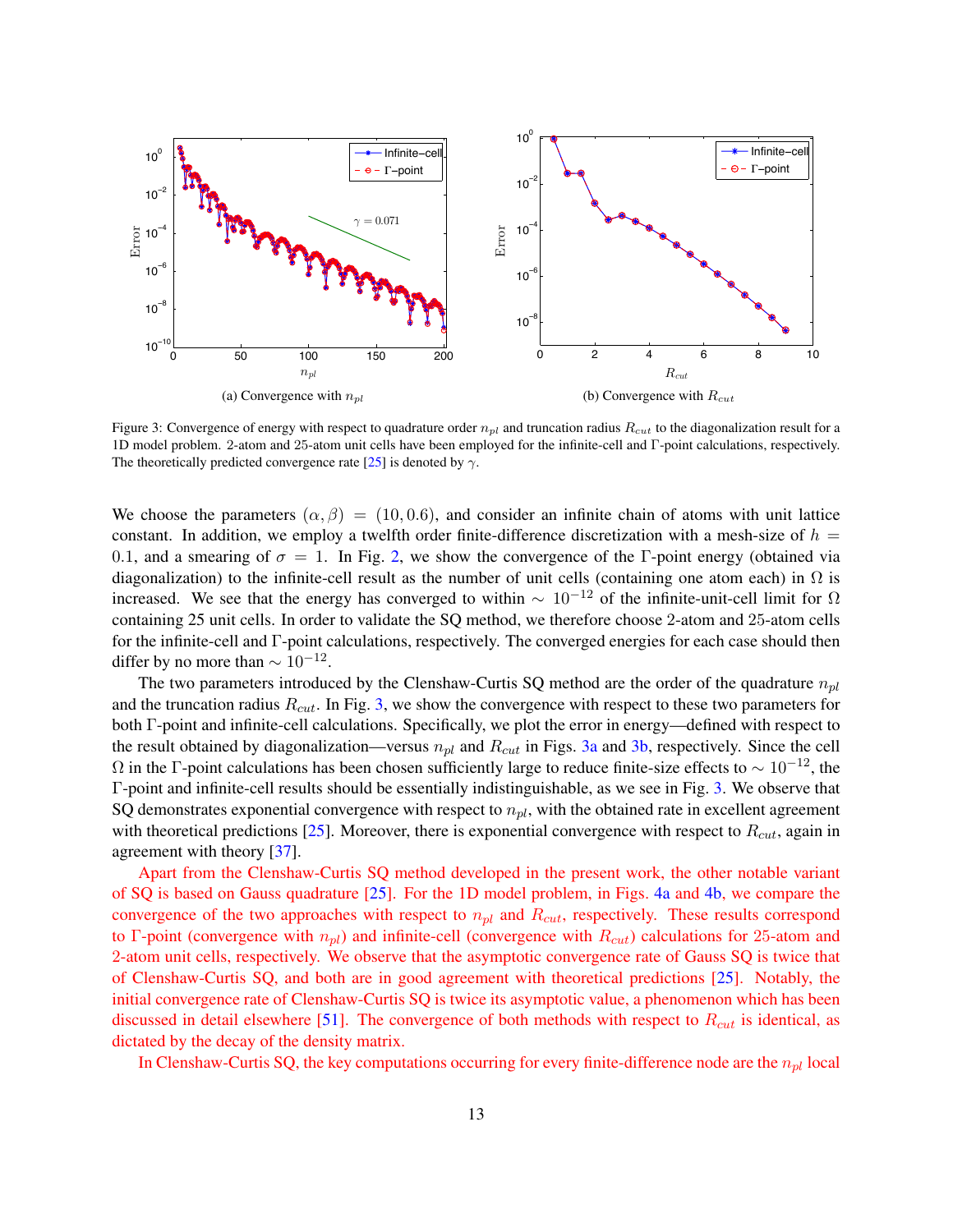

Figure 4: Comparison of the convergence of the Clenshaw-Curtis and Gauss SQ methods to the diagonalization result for a 1D model problem. 2-atom and 25-atom unit cells have been employed for the infinite-cell (convergence with  $R_{cut}$ ) and Γ-point (convergence with  $n_{pl}$ ) calculations, respectively. The theoretically predicted convergence rate [25] is denoted by  $\gamma$ .

matrix-vector multiplications, and evaluation of the  $n_{pl}$  Chebyshev expansion coefficients. In practical DFT calculations, the relatively large nodal Hamiltonians result in the matrix-vector products being the dominant computational cost. Similarly, the dominant cost in Gauss SQ corresponds to the  $n_{pl}$  local matrix-vector multiplications during the Lanczos iteration, with the tridiagonal matrix orthogonalization constituting a relatively small fraction of the total expense. It is evident from Fig. 4a that the quadrature order required by Gauss SQ is typically smaller than for Clenshaw-Curtis SQ. However, since both approaches display similar convergence behavior in the initial stages, the quadrature orders required for achieving chemical accuracies do not differ significantly. In this work, we have preferred the Clenshaw-Curtis variant of SQ since the nonlocal component of the atomic forces can be evaluated straightforwardly and efficiently (Section 3.4), whereas the path to such is unclear for Gauss SQ. In addition, the evaluation of the Chebyshev coefficients in Clenshaw-Curtis SQ scales as  $\mathcal{O}(n_{pl} \log n_{pl})$  [52], whereas orthogonalization of the tridiagonal matrix in Gauss SQ scales as  $\mathcal{O}(n_{pl}^2)$  [53].

## *5.2. Kohn-Sham calculations*

We consider two systems for the Kohn-Sham calculations: (i) lithium hydride, a prototypical insulator, and (ii) aluminum, a prototypical metal. In all simulations, we use norm-conserving Troullier-Martins pseudopotentials [54], and the Perdew-Wang parametrization [55] of the correlation energy calculated by Ceperley-Alder [56]. Additionally, we utilize a smearing of 0.5 eV and 4 eV for the Γ-point and infinite-cell calculations, respectively. Finally, we employ a twelfth order accurate finite-difference discretization, unless otherwise specified.

#### *5.2.1. Lithium hydride*

We consider an 8-atom unit cell of lithium hydride at the equilibrium lattice constant of 7.37 Bohr. We displace the lithium atom at the corner of the unit cell, which corresponds to the origin of the chosen coordinate system, to [0.57 0.43 0.37] Bohr. For lithium's nonlocal pseudopotential, we designate the s channel as local, and utilize cutoff radii of 2.43 Bohr for both the s and p channels. For hydrogen's pseudopotential, we use a cutoff radius of 1.4 Bohr. We perform both Γ-point and infinite-cell calculations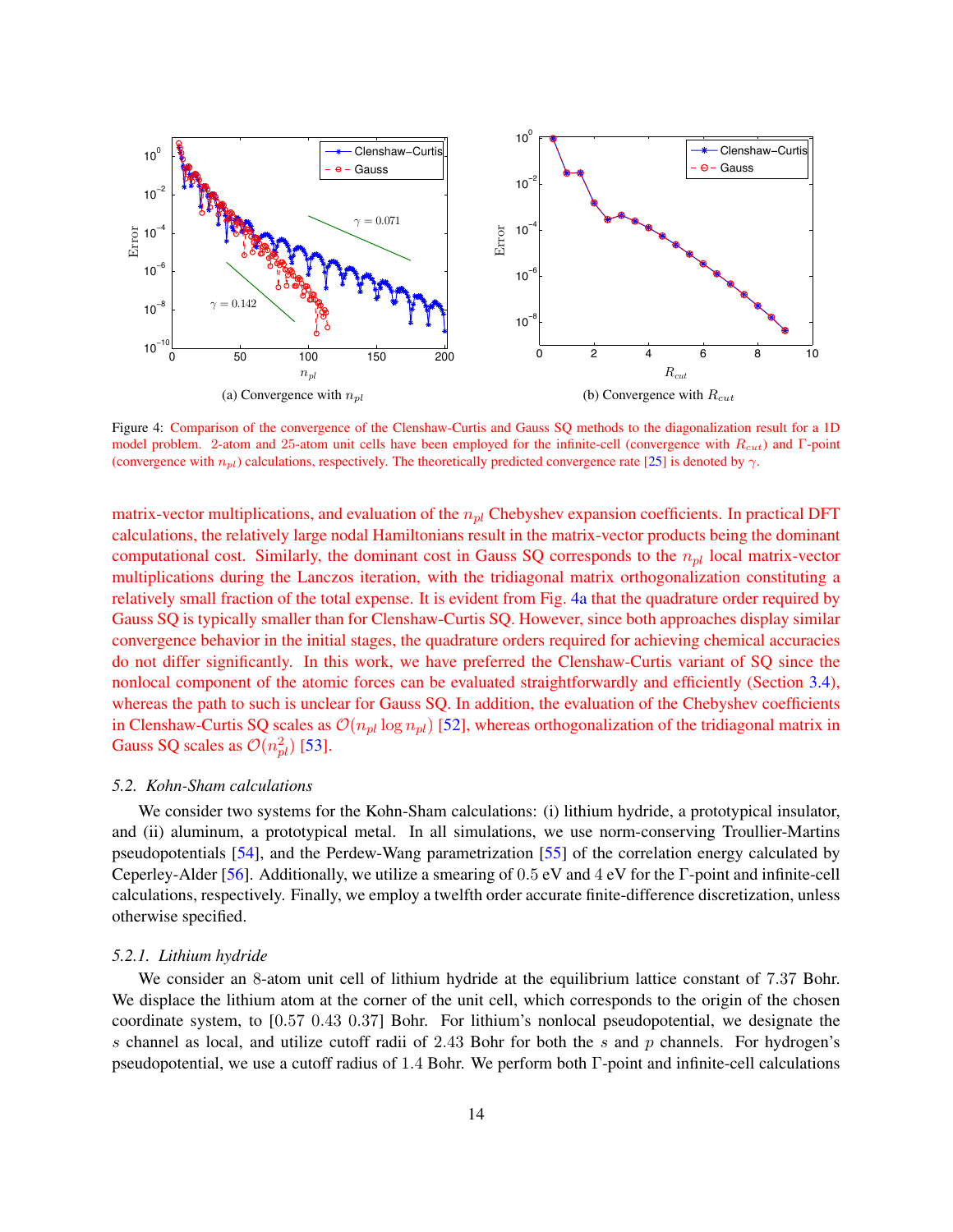

Figure 5: Convergence of energy and forces with respect to quadrature order  $n_{pl}$  and truncation radius  $R_{cut}$  to the diagonalization result for lithium hydride. The error in energy denotes the magnitude of the difference, and error in forces represents the maximum difference in any component.

with  $h = 0.57$  Bohr, and present the results so obtained in Fig. 5. Specifically, we plot the convergence of SQ energy and forces with respect to quadrature order  $n_{pl}$  and truncation radius  $R_{cut}$  for Γ-point and infinitecell calculations in Figs. 5a and 5b, respectively. The errors are defined relative to the results obtained by diagonalization. As in the case of the one-dimensional model problem, we obtain exponential convergence with respect to both parameters. These results indicate that the theoretical predictions made in the linear setting [25, 37] are also applicable to the nonlinear Kohn-Sham problem. We note that neither energies nor forces are variational with respect to  $R_{cut}$ , and so errors can in general be positive, negative, or zero. This can be seen, for example, in the non-monotonic convergence of the energy error in Fig. 5b.

Next, we verify the accuracy of SQ by comparing the calculated energies and forces to those computed by the ABINIT planewave code [57]. In ABINIT, we employ a planewave cutoff of 50 Ha, and a  $6 \times 6 \times 6$  Monkhorst-Pack grid for Brillouin zone integration. These parameters result in energies and forces converged to within  $10^{-6}$  Ha/atom and  $10^{-6}$  Ha/Bohr, respectively. In SQ, wherever it is not possible to utilize twelfth order finite-differences, we employ the largest order feasible. Additionally, we utilize  ${n_{pl}, R_{cut}} = {550, 3.69 \text{ Bohr}}$  and  ${n_{pl}, R_{cut}} = {160, 8.50 \text{ Bohr}}$  for the Γ-point and infinite-cell calculations, respectively. These values are sufficient to put the associated errors well below the mesh errors of interest. We note that a larger value of  $n_{pl}$  is required for the Γ-point calculation because of the lower value of smearing/temperature. As shown in Fig. 6, both energies and forces in SQ converge rapidly and systematically, with chemical accuracy easily obtained. Notably, we see that energies and forces converge at comparable rates, without need of additional measures such as double-grid [58] or high-order integration [24] techniques. Hence, accurate forces are easily obtained, as required for structural relaxation and molecular dynamics simulations.

#### *5.2.2. Aluminum*

We now consider a 4-atom face-centered cubic (FCC) unit cell of aluminum at the equilibrium lattice constant of 7.78 Bohr. We move the atom located at [3.89 3.89 0.00] Bohr to [3.74 3.49 0.37] Bohr, with the corner atom again coinciding with the origin. We utilize a nonlocal pseudopotential having cutoff radii of 2.58 Bohr for both the s and p channels, with the p channel chosen as local. In Fig. 7, we show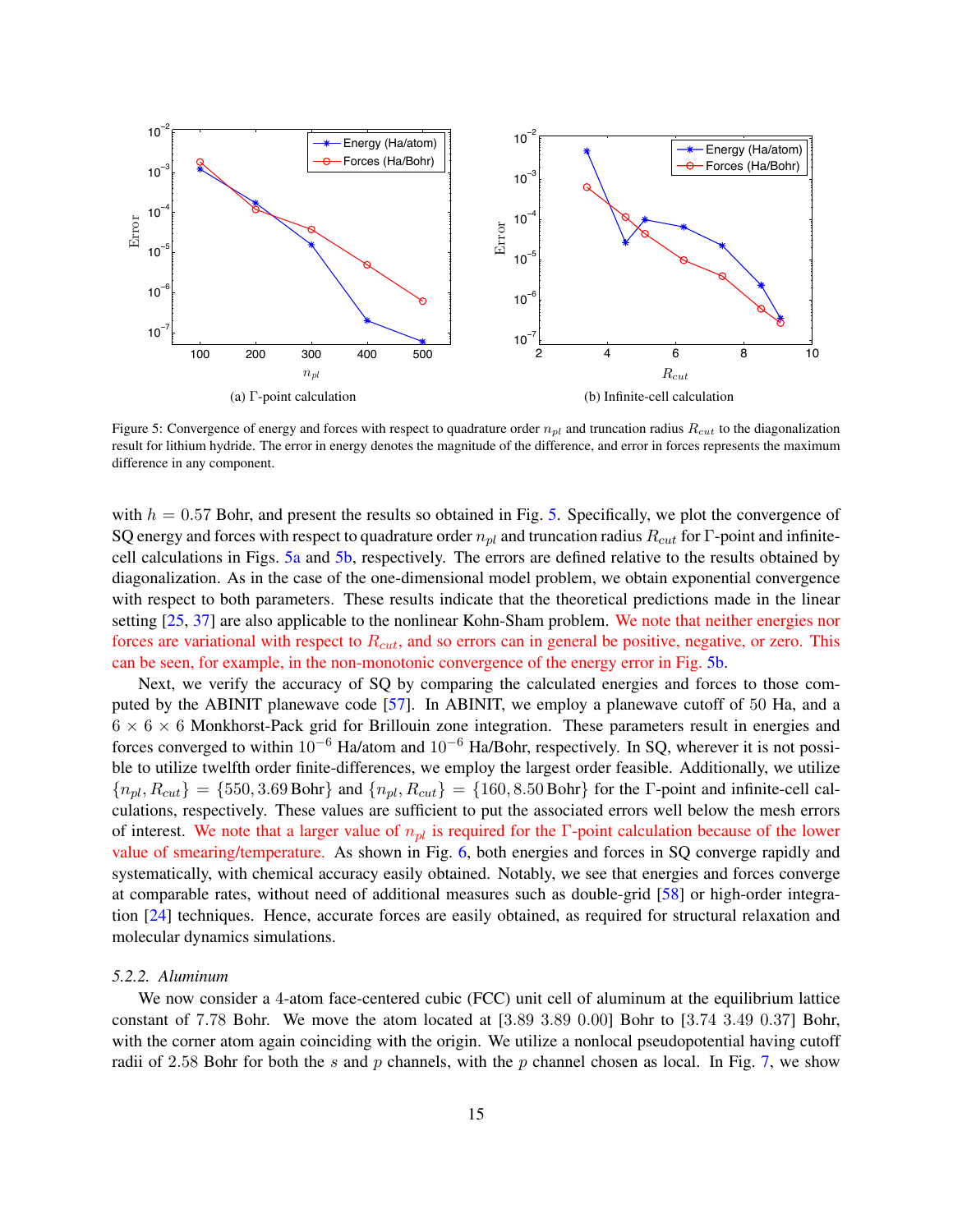

Figure 6: Convergence of energy and forces with respect to mesh size to reference planewave result for lithium hydride. The error in energy denotes the magnitude of the difference, and error in forces represents the maximum difference in any component.



Figure 7: Convergence of energy and forces with respect to quadrature order  $n_{pl}$  and truncation radius  $R_{cut}$  to the diagonalization result for aluminum. The error in energy denotes the magnitude of the difference, and error in forces represents the maximum difference in any component.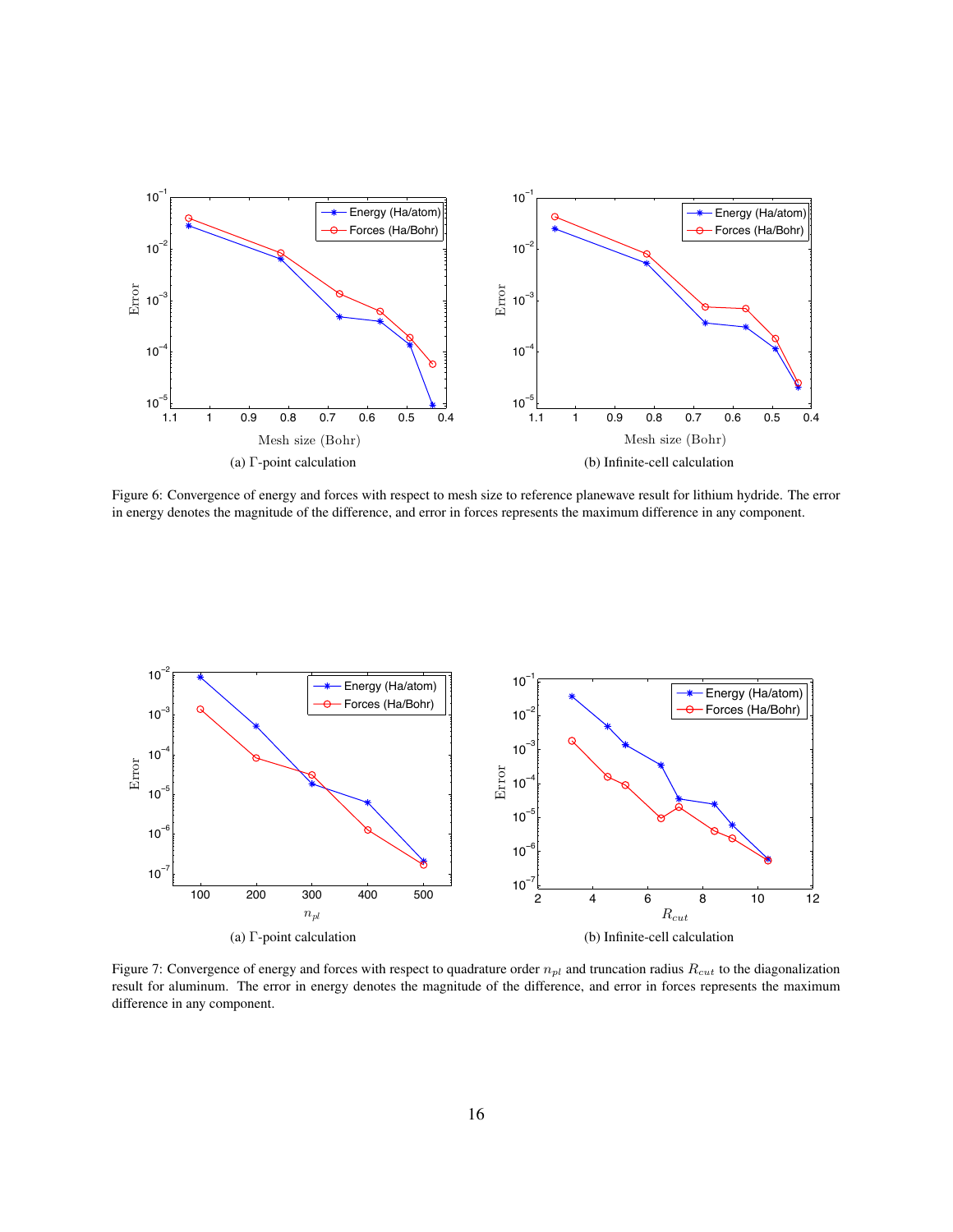

Figure 8: Convergence of energy and forces with respect to mesh size to reference planewave result for aluminum. The error in energy denotes the magnitude of the difference, and error in forces represents the maximum difference in any component.

the convergence of energy and forces with respect to quadrature order  $n_{pl}$  for Γ-point calculations, and truncation radius  $R_{cut}$  for infinite-cell calculations. We choose  $h = 0.65$  Bohr for the calculations and define all errors with respect to diagonalization. For this prototypical metallic system, we obtain exponential convergence with respect to both parameters, just as for the insulating lithium hydride system.

Finally, we compare the results obtained by SQ and ABINIT for the aforedescribed aluminum system. In ABINIT, we utilize a planewave cutoff of 30 Ha, and a  $6 \times 6 \times 6$  Monkhorst-Pack grid for Brillouin zone integration. The energies and forces so computed are converged to within 10−<sup>6</sup> Ha/atom and 10−<sup>6</sup> Ha/Bohr, respectively. In SQ, whenever  $n_d$  is too small to utilize twelfth order finite-differences, we again employ the largest order possible. Additionally, we utilize  $\{n_{pl}, R_{cut}\} = \{600, 3.89 \text{ Bohr}\}\$ and  $\{n_{pl}, R_{cut}\} =$ {120, 10.00Bohr} for the Γ-point and infinite-cell calculations, respectively. It is clear from the results presented in Fig. 8 that similar to the case of lithium hydride, both energies and forces converge rapidly, and at similar rates. Overall, we see that SQ is able to obtain chemical accuracy in both energies and forces, straightforwardly and systematically, in both insulating and metallic systems.

#### *5.3. High temperature calculations*

The computational cost of conventional diagonalization-based DFT calculations grows rapidly with increasing temperature due to a larger number of previously unoccupied states becoming partially occupied. Since most diagonalization algorithms scale quadratically with the number of states to be computed, high temperature calculations can quickly become intractable. However, in the Clenshaw-Curtis SQ method, the overall cost *decreases* with increasing temperature. This is due to the enhanced decay of the density matrix, which translates to smaller values of the truncation radius  $R_{cut}$ . Furthermore, a lower-order quadrature rule suffices due to the increased smoothness of the Fermi-Dirac function, resulting in additional savings. In order to quantify this reduction in quadrature order, we consider the Γ-point calculation for the aluminum system described in Section 5.2.2 at different temperatures, and determine the order of quadrature required to attain convergence of  $\sim 0.0001$  Ha/atom in the energy and  $\sim 0.0001$  Ha/Bohr in atomic forces. We present the results so obtained in Fig. 9, along with theoretically predicted convergence rates  $\gamma$  [25]. We observe that there is indeed a rapid decrease in the order of quadrature, and thus computational cost, re-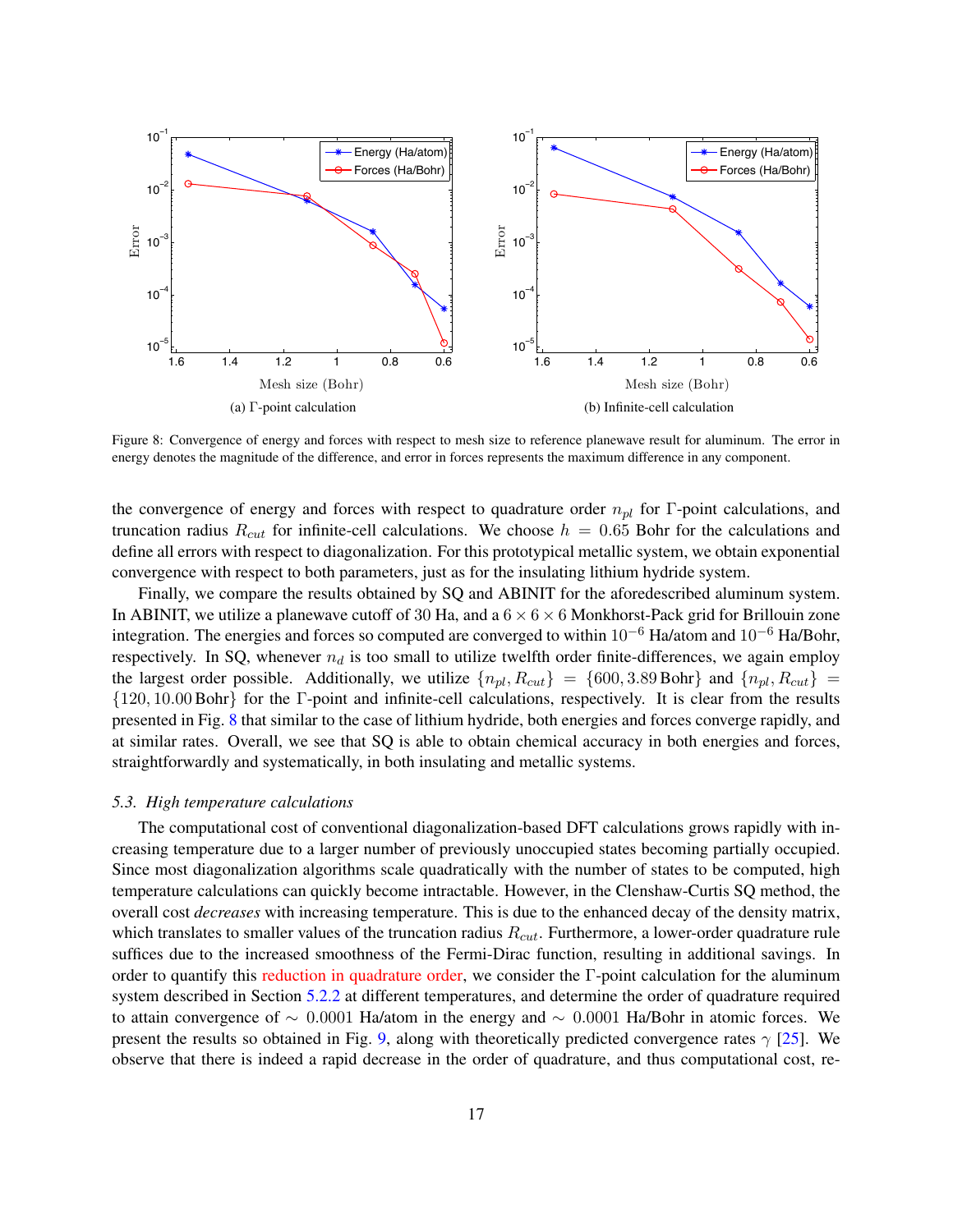

Figure 9: Dependence of quadrature order  $n_{pl}$  on temperature T for errors of ∼0.0001 Ha/atom in energy and ∼0.0001 Ha/Bohr in forces. The theoretically predicted convergence rate [25] is denoted by  $\gamma$ .

quired to obtain the specified accuracies as temperature increases. Moreover, the quadrature order required is consistent with the predicted convergence rate  $\gamma$  [25], which increases with temperature.

Since the required order of quadrature in SQ varies inversely with the temperature for a given spectral width [25], it can be inferred from Fig. 9 that quadrature orders of a few thousand are required for calculations near room temperature. Therefore, the SQ approach possesses a relatively large prefactor for such temperatures and/or Hamiltonians with large spectral width. However, the particular suitability of SQ for large-scale parallel computation, as discussed below, stands to mitigate this. Therefore, it may be expected that calculations at room temperature will be feasible using Clenshaw-Curtis SQ when sufficient processors are available. One helpful degree of freedom to exploit in practice is the use of larger occupation smearing than  $\sigma = 0.001$  Ha (T  $\sim 315$  K) as an approximation. The typical practice in metallic calculations of employing a smearing of  $\sigma \sim 0.01$  Ha (T  $\sim 3150$  K), for example, could yield substantial efficiency gains, while retaining energies and forces to high accuracy relative to  $\sigma = 0.001$  Ha values.

# *5.4. Large-scale parallel implementation*

Conventional  $\mathcal{O}(N^3)$  scaling diagonalization-based electronic structure methods involve the computation of large numbers of orthonormal eigenvectors, which requires communication between each processor holding all or a part of an eigenvector and every other processor holding all or a part of other eigenvectors. This extensive communication severely limits parallel scalability.  $\mathcal{O}(N)$  electronic structure methods compute required densities, energies, and forces, proceeding directly from Hamiltonian to required outputs without diagonalization. The key computational workload in standard  $\mathcal{O}(N)$  electronic structure methods such as Fermi operator expansion (FOE) [28, 29] instead comes in the form of repeated large sparse matrixmatrix multiplies involving the Hamiltonian. However, with each multiply, the sparsity pattern changes, necessitating truncation to retain only desired nonzeros. Moreover, nonlocal communications and indirect addressing are required to map nonzeros of corresponding rows and columns to one another, making such operations difficult to parallelize at large scale.

Being integral based, however, the SQ electronic structure method admits a natural decomposition in real-space, eliminating the need for large sparse matrix-matrix operations entirely. To exploit this, we have represented the electronic densities and potentials on a uniform finite-difference grid in real-space. Moreover, we have exploited the locality of the density matrix to replace large global sparse matrix-matrix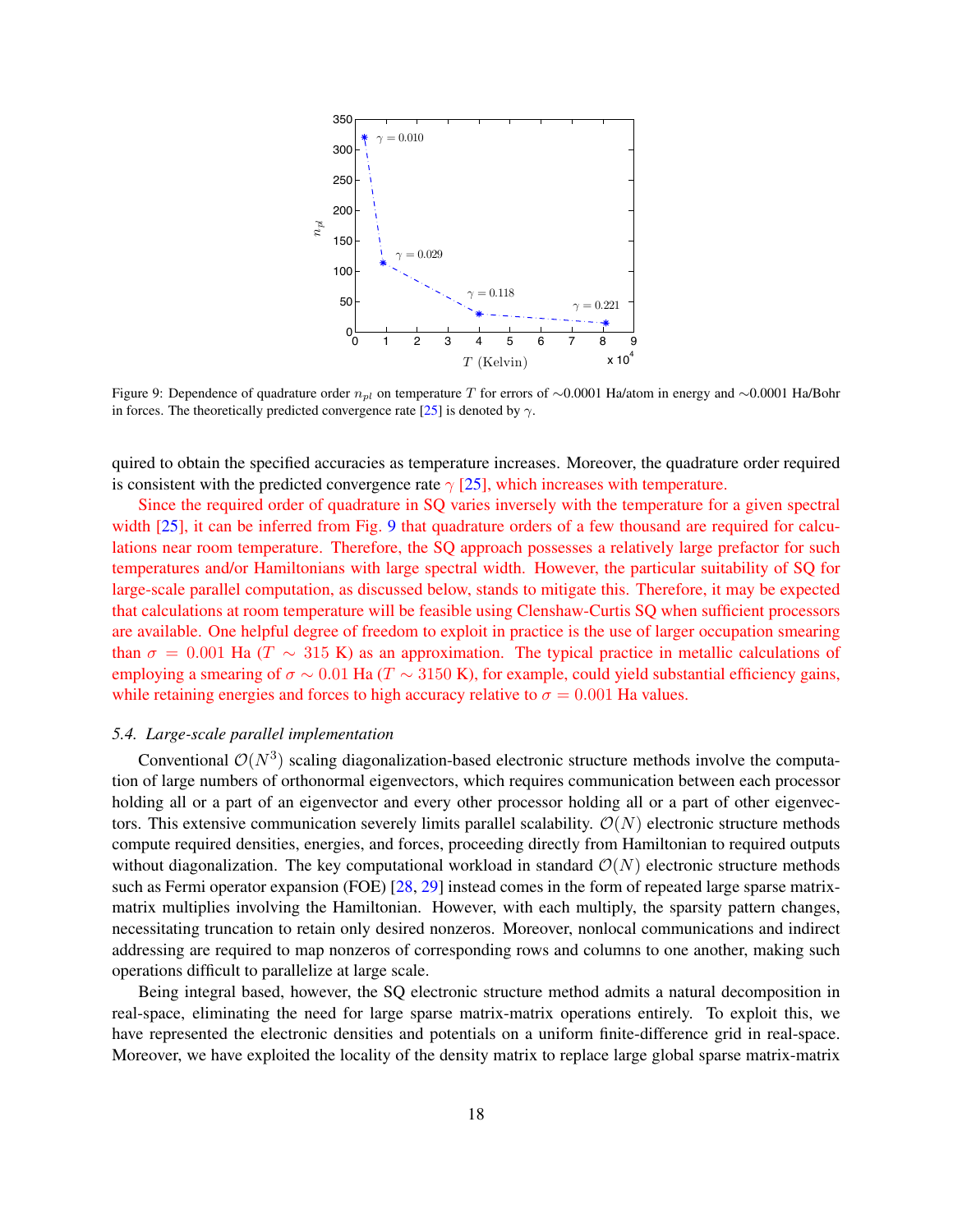operations by small local sparse matrix-vector operations, with all calculations strictly confined to localization regions around each grid point. In so doing, the key computational operations are reduced to local finite-difference stencil operations, global vector sums, and dot products. Storage and memory access can be minimized by forming local matrices on the fly, simultaneously at each grid point, and can be reduced further still by computing only the action of matrices on required vectors, rather than computing the matrices themselves. These latter possibilities arise naturally in the SQ formulation, allowing flops to be traded for decreased storage, access, and/or communication, as best suits the architecture at hand. By reducing all key computational kernels to local stencil and vector operations, the SQ method is well suited to large-scale parallel implementation.

## 6. Concluding Remarks

We have presented the Clenshaw-Curtis Spectral Quadrature (SQ) method for performing real-space  $\mathcal{O}(N)$  Density Functional Theory (DFT) calculations. In this approach, all quantities of interest are expressed as bilinear forms, or sums over bilinear forms, which are then approximated by spatially localized Clenshaw-Curtis quadrature rules. In conjunction with the local reformulation of the electrostatics, the proposed approach enables the  $\mathcal{O}(N)$  evaluation of the electronic density, energy, and atomic forces. In addition, the method permits infinite-cell calculations without recourse to Brillouin zone integration or large supercells. We have employed a high-order finite difference representation in order to exploit the locality of electronic interactions in real-space, enable systematic convergence, and facilitate large-scale parallel implementation. In this representation, we have developed expressions for the electronic density, total energy, and atomic forces which can be evaluated in  $\mathcal{O}(N)$  operations.

The SQ energies and forces were shown to converge systematically with respect to quadrature order and truncation radius to the exact diagonalization result, for 1D model as well as full 3D Kohn-Sham calculations of insulating and metallic systems. Moreover, convergence to established  $\mathcal{O}(N^3)$  scaling planewave results was obtained with increasing mesh. In both cases, chemical accuracy was readily attained. The efficiency of the approach for high temperature calculations was also shown, demonstrating decreasing cost with increasing temperature. Finally, the particular suitability of the SQ method for large-scale parallel computation was considered, reducing as it does all key computational kernels to local stencil and vector operations.

Having now completed and verified the prototype MATLAB implementation, current work focuses on the development of a massively parallel implementation for quantum molecular dynamics simulations of complex insulating and metallic systems.

#### 7. Acknowledgements

This work was performed, in part, under the auspices of the U.S. Department of Energy by Lawrence Livermore National Laboratory under Contract DE-AC52-07-NA27344 and the Exascale Co-design Center for Materials in Extreme Environments supported by Office of Science Advanced Scientific Computing Research Program. The authors gratefully acknowledge the valuable comments and suggestions of the anonymous referee.

# A. Electrostatic correction for overlapping nuclear densities

Large-scale electronic structure calculations typically employ the pseudopotential approximation. Even though this is the case, the repulsive energy is calculated with the nuclei treated as point charges. This distinction is not made by the formulation of electrostatics employed in this work, resulting in disagreement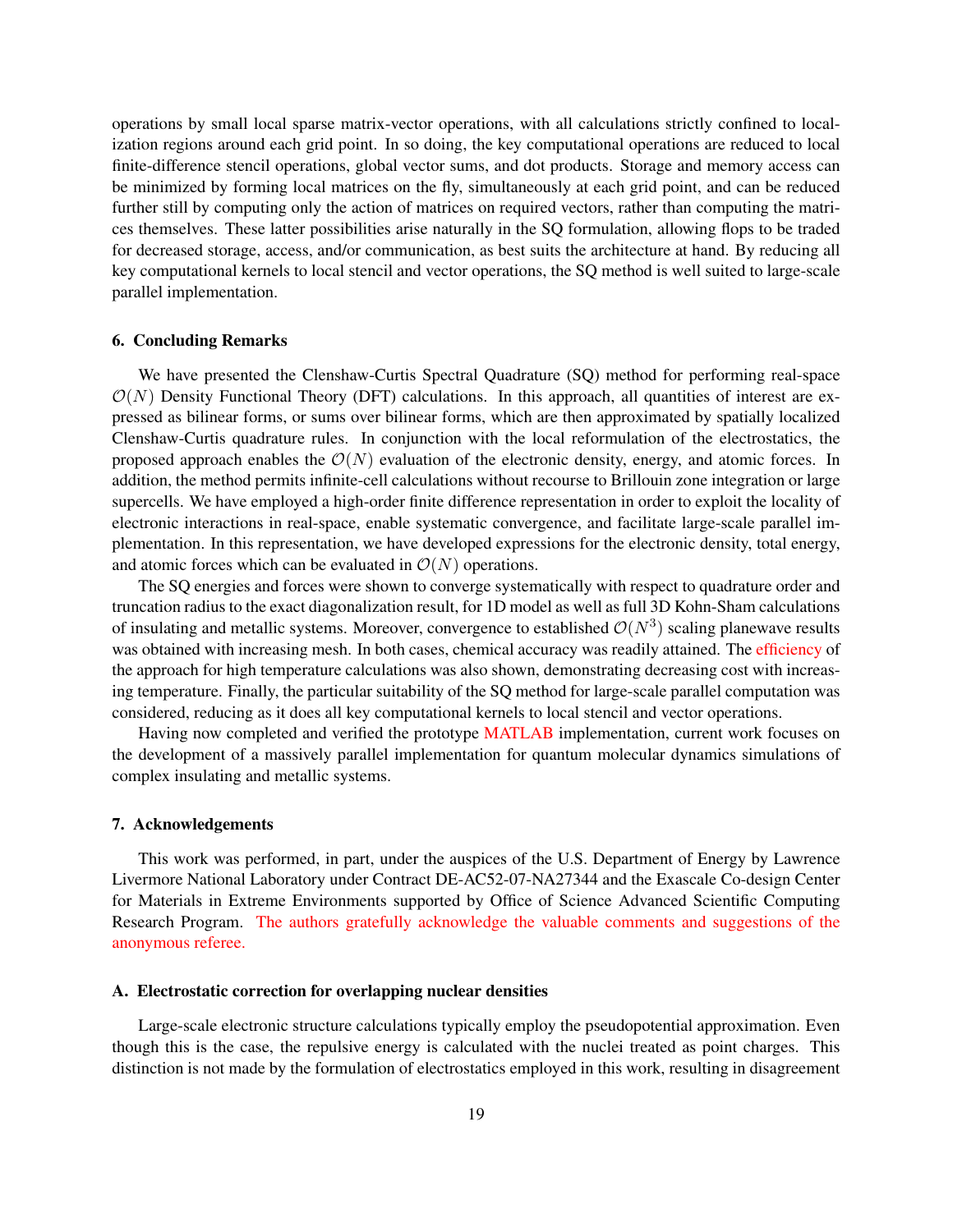with conventional methods if the nuclear charge densities overlap. The correction to the repulsive energy which restores agreement can be expressed as [32]

$$
\mathcal{E}_c(\mathbf{R}) = \frac{1}{2} \int_{\Omega} \left( \tilde{b}(\mathbf{x}, \mathbf{R}) + b(\mathbf{x}, \mathbf{R}) \right) V_c(\mathbf{x}, \mathbf{R}) \, d\mathbf{x} + \frac{1}{2} \sum_J \int_{\Omega} b_J(\mathbf{x}, \mathbf{R}_J) V_J(\mathbf{x}, \mathbf{R}_J) \, d\mathbf{x} -\frac{1}{2} \sum_J \int_{\Omega} \tilde{b}_J(\mathbf{x}, \mathbf{R}_J) \tilde{V}_J(\mathbf{x}, \mathbf{R}_J) \, d\mathbf{x},
$$
\n(43)

where  $V_c(\mathbf{x}, \mathbf{R})$  is the solution of the Poisson equation

$$
\frac{-1}{4\pi}\nabla^2 V_c(\mathbf{x}, \mathbf{R}) = \tilde{b}(\mathbf{x}, \mathbf{R}) - b(\mathbf{x}, \mathbf{R})
$$
\n(44)

subject to periodic boundary conditions. The potential  $V_c(\mathbf{x}, \mathbf{R})$  so calculated is accurate to within a constant, which can be determined by evaluating  $\sum_{J} (V_J(\mathbf{x}, \mathbf{R}_J) - \tilde{V}_J(\mathbf{x}, \mathbf{R}_J))$  at any point in space. Here, the 'reference' charge density  $\tilde{b}(\mathbf{x}, \mathbf{R})$  is the superposition of non-overlapping spherically symmetric and compactly supported 'reference' charge densities  $\tilde{b}_J(\mathbf{x}, \mathbf{R}_J) = -\frac{1}{4\pi} \nabla^2 \tilde{V}_J(\mathbf{x}, \mathbf{R}_J)$ , i.e.,  $\tilde{b}(\mathbf{x}, \mathbf{R}) =$  $\sum_{J} \tilde{b}_J(\mathbf{x}, \mathbf{R}_J)$ . The correction to the forces on the nuclei can then be expressed as [32]

$$
\mathbf{f}_{I}^{c} = \frac{1}{2} \sum_{I'} \int_{\Omega} \left[ \nabla \tilde{b}_{I'}(\mathbf{x}, \mathbf{R}_{I'}) \left( V_{c}(\mathbf{x}, \mathbf{R}) - \tilde{V}_{I'}(\mathbf{x}, \mathbf{R}_{I'}) \right) + \nabla b_{I'}(\mathbf{x}, \mathbf{R}_{I'}) \left( V_{c}(\mathbf{x}, \mathbf{R}) + V_{I'}(\mathbf{x}, \mathbf{R}_{I'}) \right) \right. \\ \left. + \nabla V_{c, I'}(\mathbf{x}, \mathbf{R}_{I'}) \left( \tilde{b}(\mathbf{x}, \mathbf{R}) + b(\mathbf{x}, \mathbf{R}) \right) + b_{I'}(\mathbf{x}, \mathbf{R}_{I'}) \nabla V_{I'}(\mathbf{x}, \mathbf{R}_{I'}) - \tilde{b}_{I'}(\mathbf{x}, \mathbf{R}_{I'}) \nabla \tilde{V}_{I'}(\mathbf{x}, \mathbf{R}_{I'}) \right] d\mathbf{x},
$$

where the summation index  $I'$  runs over the  $I^{th}$  atom and its periodic images, and

$$
\nabla V_{c,I'}(\mathbf{x}, \mathbf{R}_{I'}) = \nabla \tilde{V}_{I'}(\mathbf{x}, \mathbf{R}_{I'}) - \nabla V_{I'}(\mathbf{x}, \mathbf{R}_{I'}).
$$
\n(45)

It is worth noting that the evaluation of the above energy and force corrections are also  $\mathcal{O}(N)$ . For the results presented in this work, we have chosen the 'reference' potential  $\tilde{V}$  to be that employed previously in the context of all-electron electrostatics [59].

## B. Formulation of the nonlocal pseudopotential force

The nonlocal pseudopotential component of the atomic force as presented in Eqn. 12 is

$$
\mathbf{f}_I^{nl} = 2 \text{Tr} \left( \mathcal{D}^* \frac{\partial \mathcal{V}_{nl}}{\partial \mathbf{R}_I} \right) \,. \tag{46}
$$

Expanding the density operator and nonlocal pseudopotential operator:

$$
\mathcal{D}^* = \sum_k g_k^* \left| \psi_k^* \right\rangle \left\langle \psi_k^* \right| , \tag{47}
$$

$$
\mathcal{V}_{nl} = \sum_{I} \sum_{lm} \gamma_l^I \left| \chi_{lm}^I \right\rangle \left\langle \chi_{lm}^I \right|, \tag{48}
$$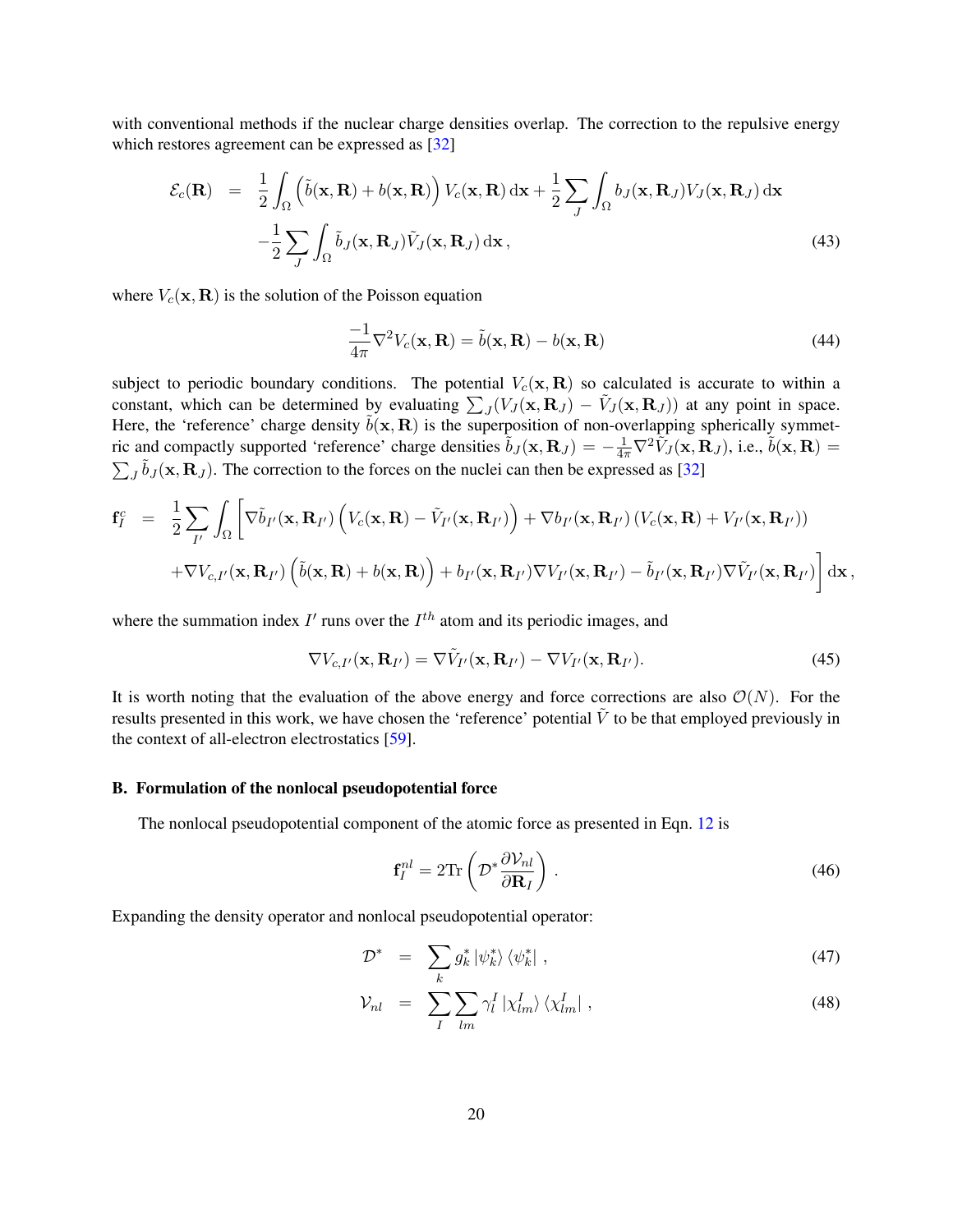the nonlocal pseudopotential force in Eqn. 46 can be written as

$$
\mathbf{f}_{I}^{nl} = 2 \text{Tr} \left( \sum_{lm} \sum_{k} \gamma_{l}^{I} g_{k}^{*} \left[ \left| \frac{\partial \chi_{lm}^{I}}{\partial \mathbf{R}_{I}} \right\rangle \langle \chi_{lm}^{I} | \psi_{k}^{*} \rangle \langle \psi_{k}^{*} | + |\chi_{lm}^{I} \rangle \langle \frac{\partial \chi_{lm}^{I}}{\partial \mathbf{R}_{I}} | \psi_{k}^{*} \rangle \langle \psi_{k}^{*} | \right] \right)
$$
\n
$$
= 4 \left( \sum_{lm} \sum_{k} \gamma_{l}^{I} g_{k}^{*} \langle \chi_{lm}^{I} | \psi_{k}^{*} \rangle \langle \psi_{k}^{*} | \frac{\partial \chi_{lm}^{I}}{\partial \mathbf{R}_{I}} \rangle \right), \tag{49}
$$

where  $\psi_k^*$  $\stackrel{*}{\phantom{*}}_k$  are the ground-state orbitals, and  $g_k^*$  $\stackrel{*}{\phantom{*}}_k$  are the ground-state occupations. Rather than employ the above expression, we utilize a change of variables technique [60] to rewrite it as

$$
\mathbf{f}_I^{nl} = 4 \left( \sum_{lm} \sum_k \gamma_l^I g_k^* \langle \chi_{lm}^I | \psi_k^* \rangle \langle \nabla \psi_k^* | \chi_{lm}^I \rangle \right) = 4 \text{Tr} \left( \mathcal{V}_{nl}^I \mathcal{D}' \right) , \qquad (50)
$$

where

$$
\mathcal{D}' = \sum_{k} g_k^* \left| \nabla \psi_k^* \right\rangle \left\langle \psi_k^* \right| \,. \tag{51}
$$

We have found that the nonlocal pseudopotential force expression in Eqn. 50 results in significantly more accurate forces from a numerical standpoint compared to Eqn. 49. This is a consequence of the orbitals typically being smoother than the projectors.

## References

- [1] P. Hohenberg, W. Kohn, Physical Review 136 (1964) B864–B871.
- [2] W. Kohn, L. J. Sham, Physical Review 140 (1965) A1133–A1138.
- [3] J. E. Pask, B. M. Klein, C. Y. Fong, P. A. Sterne, Physical Review B 59 (1999) 12352–12358.
- [4] R. Martin, Electronic Structure: Basic Theory and Practical methods, Cambridge University Press, 2004.
- [5] P. Ciarlet, J. Lions, C. Le Bris, Handbook of Numerical Analysis : Special Volume: Computational Chemistry (Vol X), North-Holland, 2003.
- [6] D. Marx, J. Hutter, Ab initio Molecular Dynamics: Basic Theory and Advanced Methods, Cambridge University Press, 2009.
- [7] G. Kresse, J. Hafner, Physical Review B 47 (1993) 558.
- [8] S. Goedecker, Rev. Mod. Phys. 71 (1999) 1085–1123.
- [9] D. R. Bowler, T. Miyazaki, Reports on Progress in Physics 75 (2012) 036503.
- [10] J. M. Soler, E. Artacho, J. D. Gale, A. Garcia, J. Junquera, P. Ordejon, D. Sanchez-Portal, J. Phys.: Condes. Matter 14 (2002) 2745–2779.
- [11] SIESTA: www.icmab.es/siesta, accessed 2015-08-01.
- [12] M. J. Gillan, D. R. Bowler, A. S. Torralba, T. Miyazaki, Comput. Phys. Commun. 177 (2007) 14–18.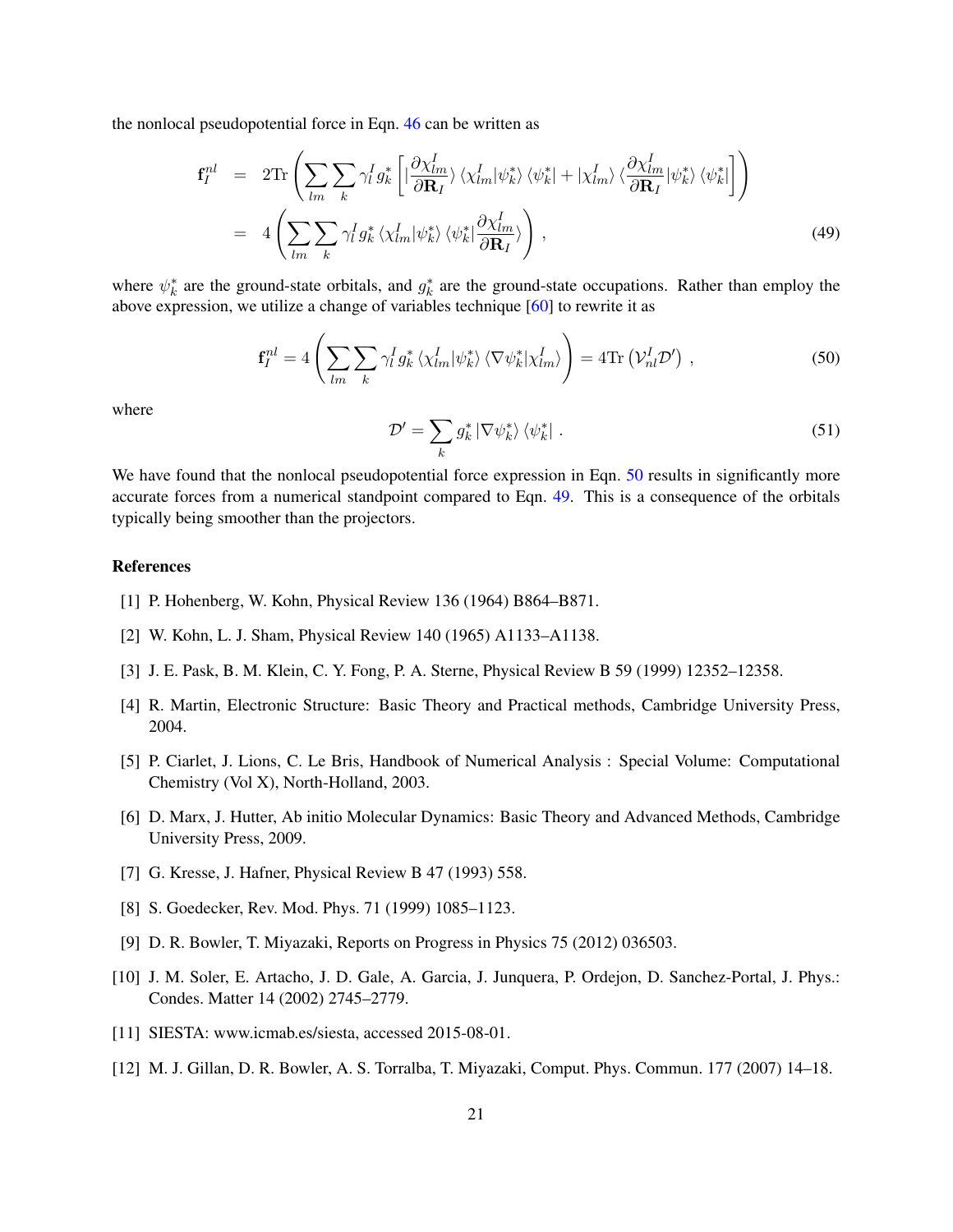- [13] Conquest: www.order-n.org, accessed 2015-08-01.
- [14] C. K. Skylaris, P. D. Haynes, A. A. Mostofi, M. C. Payne, J. Chem. Phys. 122 (2005).
- [15] ONETEP: www.onetep.org, accessed 2015-08-01.
- [16] E. Tsuchida, J. Phys. Soc. Jpn. 76 (2007).
- [17] D. Osei-Kuffuor, J.-L. Fattebert, Phys. Rev. Lett. 112 (2014).
- [18] S. Mohr, L. E. Ratcliff, P. Boulanger, L. Genovese, D. Caliste, T. Deutsch, S. Goedecker, J. Chem. Phys. 140 (2014).
- [19] BigDFT: bigdft.org, accessed 2015-08-01.
- [20] OpenMX: www.openmx-square.org, accessed 2015-08-01.
- [21] N. Bock, M. Challacombe, C. K. Gan, G. Henkelman, K. Nemeth, A. M. N. Niklasson, A. Odell, E. Schwegler, C. J. Tymczak, V. Weber, FREEON, 2014. Los Alamos National Laboratory (LA-CC 01-2; LA-CC-04-086), Copyright University of California.
- [22] FreeON: freeon.org, accessed 2015-08-01.
- [23] A. Ruiz-Serrano, N. D. M. Hine, C.-K. Skylaris, J. Chem. Phys. 136 (2012).
- [24] N. S. Bobbitt, G. Schofield, C. Lena, J. R. Chelikowsky, Phys. Chem. Chem. Phys. (2015). DOI: 10.1039/c5cp02561c.
- [25] P. Suryanarayana, Chemical Physics Letters 584 (2013) 182-187.
- [26] R. Haydock, V. Heine, M. Kelly, J Phys C Solid State 5 (1972) 2845.
- [27] R. Haydock, V. Heine, M. Kelly, J Phys C Solid State 8 (1975) 2591–2605.
- [28] S. Goedecker, L. Colombo, Physical Review Letters 73 (1994) 122.
- [29] S. Goedecker, M. Teter, Physical Review B 51 (1995) 9455.
- [30] A. Anantharaman, E. Cancès, Annales de l'Institut Henri Poincare (C) Non Linear Analysis 26 (2009) 2425–2455.
- [31] L. Kleinman, D. Bylander, Physical Review Letters 48 (1982) 1425.
- [32] S. Ghosh, P. Suryanarayana, arXiv preprint arXiv:1412.8250 (2014).
- [33] P. Suryanarayana, V. Gavini, T. Blesgen, K. Bhattacharya, M. Ortiz, Journal of the Mechanics and Physics of Solids 58 (2010) 256 – 280.
- [34] J. E. Pask, P. A. Sterne, Phys. Rev. B 71 (2005) 113101.
- [35] P. Suryanarayana, K. Bhattacharya, M. Ortiz, Journal of the Mechanics and Physics of Solids 61 (2013)  $38 - 60.$
- [36] S. Goedecker, Physical Review B 58 (1998) 3501.